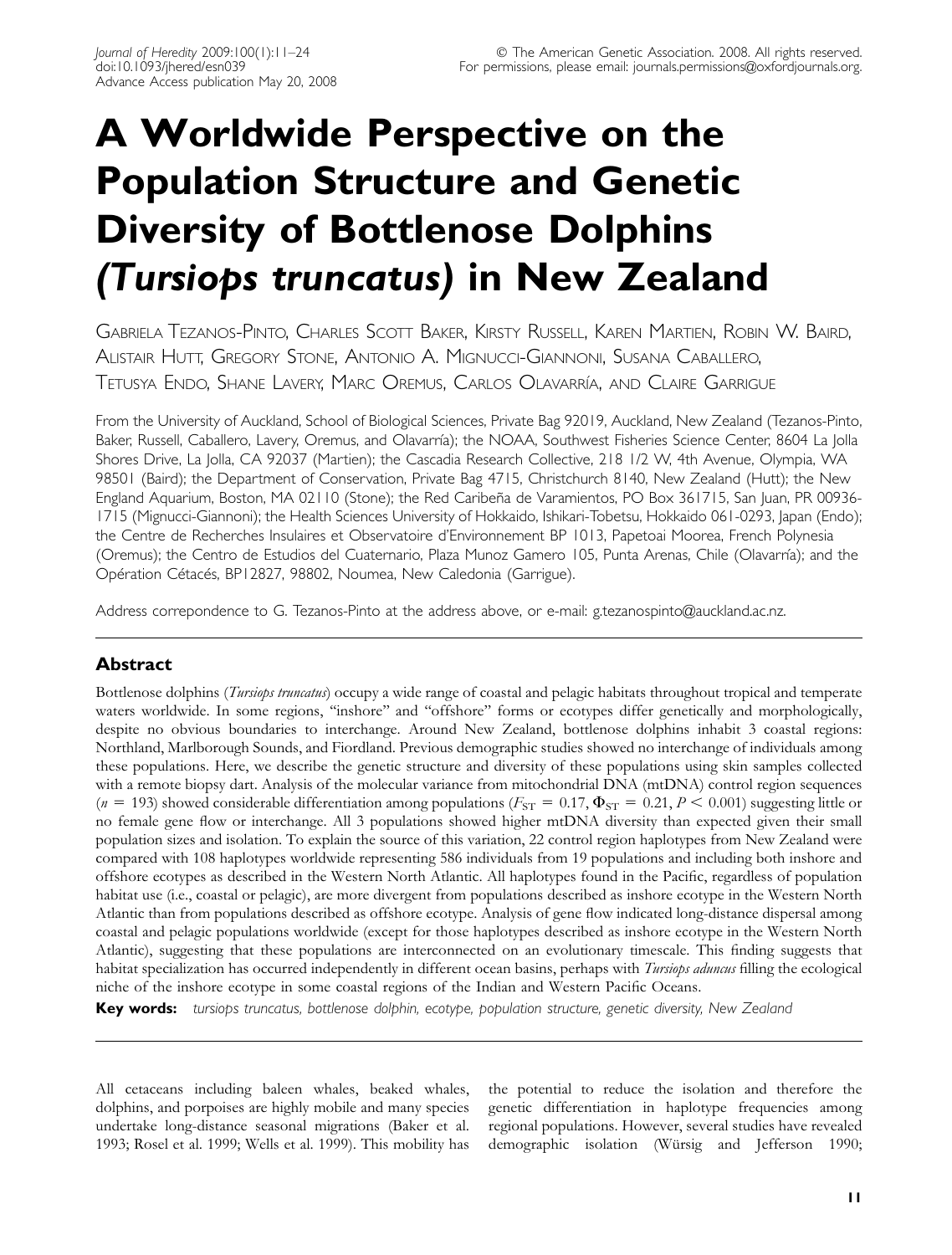Rossbach and Herzing 1999) or genetic differentiation at both the haplotype and nucleotide level among neighboring dolphin populations, despite no obvious physical barriers to interchange (e.g., Dowling and Brown 1993; Hoelzel 1998; Hoelzel et al. 1998; Pichler et al. 1998; Krützen et al. 2004; Oremus et al. 2007).

The bottlenose dolphin (Tursiops truncatus) occupies a wide range of coastal and pelagic habitats throughout tropical and temperate waters around the world (Leatherwood et al. 1983). At least one related species (currently Tursiops aduncus, although perhaps not a truly congener; refer to LeDuc et al. 1999; Wang et al. 1999; Natoli et al. 2004) is sympatric with T. truncatus along the coast of mainland China, in the Taiwan Strait (Wang et al. 1999), around Australia (Moller and Beheregaray 2001; Krützen et al. 2004) and off South Africa (Ross 1977; Ross and Cockcroft 1990; Natoli et al. 2004).

It appears that T. truncatus may have once or repeatedly, adapted to different environmental conditions resulting in several different forms or "ecotypes." In the North Atlantic, for example, Duffield et al. (1983) described 2 T. truncatus ecotypes based on hematology profiles and distribution: "inshore" and "offshore." Later studies confirmed this finding with independent lines of evidence from morphology, genetics, parasite load, and diet (Hersh and Duffield 1990; Mead and Potter 1990; Hoelzel et al. 1998; Natoli et al. 2004). In many regions of the world, however, there is insufficient evidence to distinguish between differential habitat use by individuals and true ecotype specialization of particular bottlenose dolphin genetic lineages. Distinct parapatric (adjacent) populations have been documented in the Western North Atlantic (Duffield et al. 1983; Hersh and Duffield 1990; Hoelzel et al. 1998; Torres et al. 2003; Kingston and Rosel 2004; Natoli et al. 2004) and to a lesser extent in the Eastern North Pacific (ENP), the Gulf of California (Lowther 2006; Segura et al. 2006), as well as along the western coast of South America (Van Waerebeek et al. 1990; Sanino et al. 2005).

Although it is generally assumed that the inshore ecotype inhabits coastal areas whereas the offshore ecotype inhabits pelagic waters, this assumption can be misleading: individuals described as the offshore ecotype have been reported close to shore in some areas (Wells et al. 1999), and individuals described as the inshore ecotype have been observed far from shore in regions where the continental shelf is broad (Kenney 1990). Moreover, around many islands in the Pacific Ocean, deep ocean habitats are found in close proximity to shallow coastal areas. Information on population structure and ecotype assignment of bottlenose dolphins from these islands has been limited to 1 or 2 populations with small sample sizes (Natoli et al. 2004). Further, there has been some confusion between the inshore ecotype of T. truncatus and the more coastal species of Indo-pacific bottlenose dolphin, T. aduncus (Reeves et al. 2004). For example, mitochondrial DNA (mtDNA) control region sequences of individuals from a coastal South African population previously reported to represent the inshore ecotype of T. truncatus (Goodwin et al. 1996; Smith-Goodwin 1997) were recently shown to match a sequence

of the T. aduncus holotype (collected along the Ethiopian coast of the Red Sea; Perrin et al. 2007).

On a worldwide scale, pelagic T. truncatus seem to be characterized by high levels of genetic diversity, whereas coastal populations are characterized by low levels of genetic diversity (Natoli et al. 2004). Moreover, pelagic populations are likely to be the source of independent founder events that have generated somewhat discrete population segments in coastal areas perhaps as a result of resource specialization or philopatry (Hoelzel 1998; Natoli et al. 2004). Intensively studied populations in the Western North Atlantic (WNA) are commonly used as a model for comparison with other regions (Curry 1997; Curry and Smith 1997; Hoelzel et al. 1998; Natoli et al. 2004). However, considering the limited nature of studies conducted in the Central and Western Pacific (CWP) and the taxonomic uncertainty in some studies, it is unknown whether the pattern found in the WNA is representative of the worldwide population structure of the species or if it represents only an ocean basin, or even a region within an ocean. Although, testing of this hypothesis was initiated by Natoli et al. (2004), their sample size for the Pacific Ocean was limited to 18 samples from only 2 regions (1 from the ENP and 17 from China).

In New Zealand waters, bottlenose dolphins are found both in coastal and pelagic habitats (Constantine 2002); but as yet, there has been no independent evidence to classify individuals or populations as genetically more similar to inshore or offshore ecotypes found in other regions. In coastal waters, there are 3 discontinuous populations found in Northland, Marlborough Sounds, and Fiordland (Bräger and Schneider 1998; Schneider 1999; Constantine 2002, Figure 1). The Fiordland population appears to be further subdivided into 3 small communities inhabiting Milford, Doubtful, and Dusky Sounds (Boisseau 2003). Long-term studies using mark-recapture models have estimated abundance of around 446 adults for Northland (confidence interval  $|CI| = 418-487$ ; Constantine 2002) and around 49 individuals for Doubtful Sound (coefficient of variation  $=$ 0.024; Gormley 2002). To date, there is no estimate for Marlborough Sounds; but a photo-identification catalog (Merriman et al. 2005) suggests a population of at least several hundreds. Comparison of individual identification photographs between Northland, Marlborough Sounds, and Fiordland suggests no exchange of individuals among populations (Bräger and Schneider 1998; Schneider 1999; Constantine 2002).

Here, we describe the population structure and genetic diversity of coastal bottlenose dolphins in New Zealand waters based on mtDNA control region sequences. We also describe the genetic relationship of New Zealand bottlenose dolphins to other T. truncatus from 18 regions worldwide, including the inshore and offshore ecotypes as described in the Western North Atlantic. With this more comprehensive dataset, we further test the hypothesis that the genetically distinct ecotypes reported in the Western North Atlantic are found worldwide, predicting that New Zealand coastal dolphins would group genetically with individuals representative of the inshore ecotype given their coastal habitat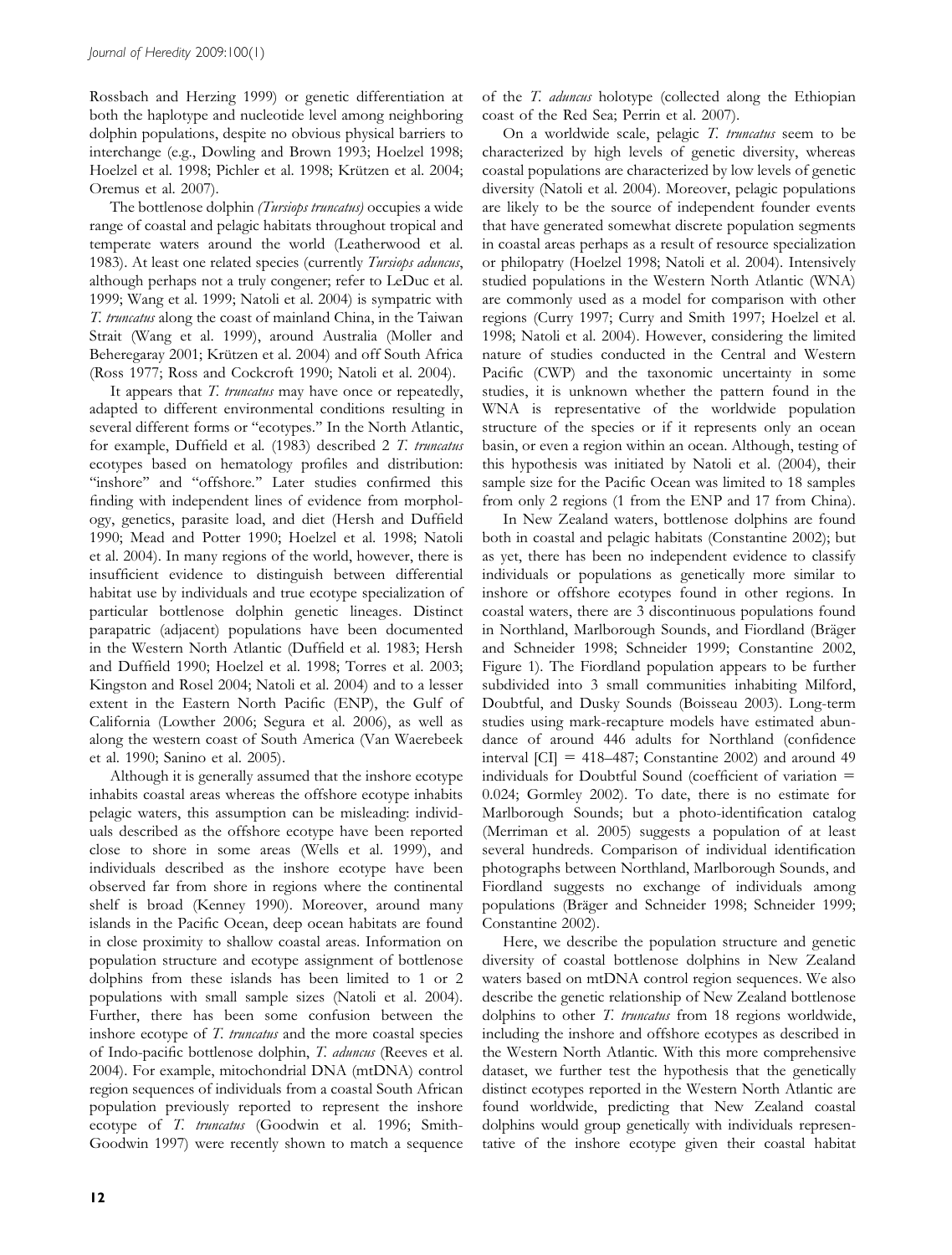

Figure 1. Locations represented by genetic samples of bottlenose dolphins (*Tursiops truncatus*) including New Zealand populations (insert). ENA = Eastern North Atlantic, MS = Mediterranean Sea, WA = West Africa, Ja = Japan, Ch = China– Taiwan, Hi = Hawai'i, PA = Palmyra Atoll, KI = Republic of Kiribati, Sm = Samoa, FP = French Polynesia, NC = New Caledonia, NZ = New Zealand,  $END =$  Eastern North Pacific, GM = Gulf of Mexico, WNAi = Western North Atlantic inshore, WNAo = Western North Atlantic offshore,  $Ba = Bahamas$ ,  $Ca = Caribbean$ , and  $Br = Brazil$ .

preference or use. Alternatively, we considered that New Zealand dolphins have adopted a coastal habitat use independent of other coastal or insular populations, perhaps originating from a widespread, pelagic population, or complex of populations. The results provide new insights into the pattern of mtDNA diversity associated with habitat specialization and ecotype formation among T. truncatus worldwide.

# Materials and Methods

#### New Zealand Dataset

A total of 193 samples were collected from bottlenose dolphins in coastal habitats around New Zealand (Figure 1) using a Paxarm biopsy sampling system (Krützen et al. 2002). Of these, 127 samples were from 2 locations in Northland (Bay of Islands  $35^{\circ}14'$ S, 174°06'E,  $n = 120$  and Hauraki Gulf  $36^{\circ}40'$ S,  $174^{\circ}50'E$ ,  $n = 7$ ). Forty-two samples were collected from Marlborough Sounds (41°05'S, 174°15'E), 18 from Doubtful Sound in Fiordland (45°17'S, 167°168'E), and 6 from the neighboring Jackson Bay (44°S, 168°36'E). Analysis of individual identification photographs confirmed that some individuals photographed in Jackson Bay belonged to the Milford Sound community; therefore, samples collected in this area were assigned to the Fiordland population. Sixteen samples were obtained from strandings around New Zealand; these sequences were included in the worldwide analyses but not in the analyses of population structure for New Zealand as the assignment of individuals to populations was not possible.

#### Pacific Ocean Dataset

Excluding samples collected in New Zealand, a total of 218 samples representing 62 unique mtDNA control region sequences (i.e., haplotypes) were available from 8 populations from the CWP and 1 haplotype (represented by one sample) was available from the ENP. Haplotype sequences were obtained from published sequences, biopsy samples, "whale meat" products, and GenBank sources (Figure 1, Supplementary Appendix 1). From the CWP, 155 skin samples were collected using a biopsy sampling system; of those, 23 were collected from the Republic of Kiribati (Phoenix Archipelago, 2°49'S, 171°40'W), 117 from the main Hawaiian Islands (O'ahu, Hawai'i, Kaua'i, and Ni'ihau, 19°N-22°N, 156°W-160°W), 11 from the Palmyra Atoll (5° 52'N, 162° 06'W), 1 from Samoa (13°25'S, 172°36'W), 2 from French Polynesia (Tuamotu Archipelago 15°S,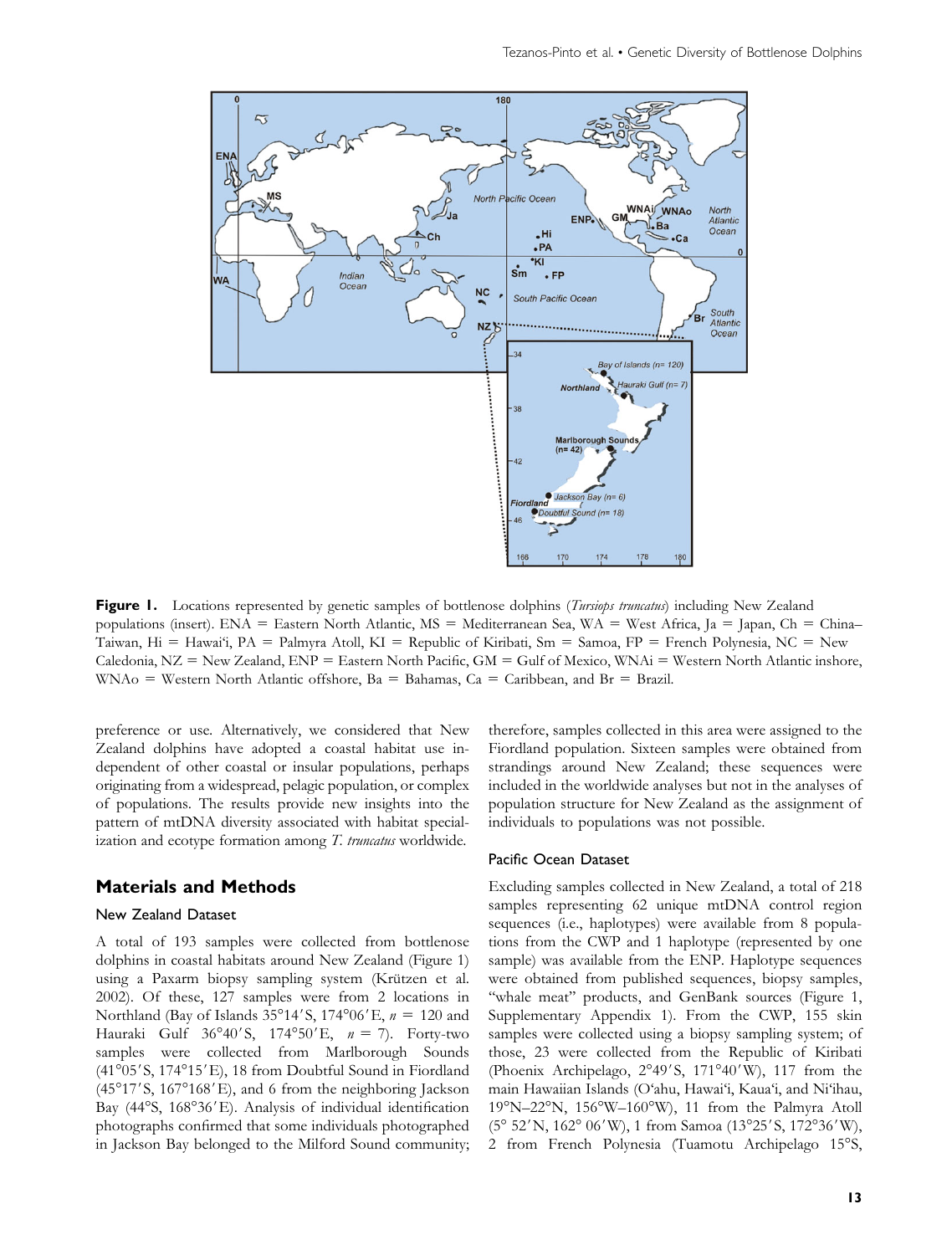148°W), and 1 from New Caledonia (22°51'S, 167°42'E; Figure 1, Supplementary Appendix 1). Previously unpublished sequences from 34 whale meat products identified as T. truncatus were obtained from commercial markets of Japan as part of the ongoing molecular monitoring of whale and dolphin products (Baker and Palumbi 1994; Baker et al. 2000; Endo et al. 2005). Most market products from dolphins were supplied by small-type coastal whaling (Endo et al. 2003) and therefore were assumed to originate from coastal areas around Japan.

Six mtDNA haplotype sequences of T. truncatus were obtained from GenBank (accession numbers: AF056231 and AF049101 from Wang et al. 1999; AF459508, AF459509, AF459523, and AF459522 from Ji GQ, Yang G, Liu S, Zhou KY, unpublished data). Additionally, 24 samples representing 19 unique haplotype sequences were reconstructed from 3 publications (Wang et al. 1999; Kakuda et al. 2002; Natoli et al. 2004) representing 3 regions ( Japan, China-Taiwan, and ENP; Supplementary Appendix 1). Each publication included one reference sequence (published in GenBank or included in the publication) with a table of variable sites and haplotype frequencies. Haplotype sequences were reconstructed from these by inserting and aligning the reference sequence with the existing T. truncatus dataset using MacClade software Vs. 4.06 (Maddison WP and Maddison DR 2003).

# Atlantic Ocean Dataset

A total of 158 samples representing 50 unique mtDNA haplotype sequences were available from 9 populations in the Atlantic Ocean from published sequences, strandings, and GenBank sources (Figure 1, Supplementary Appendix 1). For this study, 12 samples from Puerto Rico (17°N-18°N, 65°W-67°W) and 1 from the United States Virgin Islands (17°41.23'N, 64°49.32'W) were newly available from stranded individuals. Three haplotype sequences from the Bahamas were obtained from GenBank (accession numbers: AF155160, AF155161, and AF155162 from Parsons et al. [1999]). Additionally, 142 samples representing 37 haplotype sequences were reconstructed from 3 publications (Smith-Goodwin 1997; Parsons et al. 2002; Natoli et al. 2004) representing 8 regions and 2 ecotypes (Figure 1, Supplementary Appendix 1). Haplotype sequences were reconstructed following the procedure described above.

# DNA Extraction, Polymerase Chain Reaction Amplification, and Sequencing

For tissue obtained from biopsy samples and stranded specimens, total genomic DNA was isolated from tissue samples using proteinase K digestion followed by standard phenol/chloroform methods (Sambrook et al. 1989), as modified for small tissue samples by Baker et al. (1994). Amplification of 800 bp of the mtDNA control region was performed using the primers light-strand tPro-whale Dlp-1.5 with the addition of an M13 tag to the  $5'$  end (Dalebout et al. 1998) and heavy-strand Dlp-8G (Pichler et al. 2001). Polymerase chain reaction (PCR) volume was 15 µl per

reaction per sample. PCR conditions were as follows: 0.2 mM deoxynucleoside triphosphate, 2.5 mM MgCl, 1X PCR buffer, 0.4  $\mu$ M of each primer, and 0.05  $\mu$ l Platinum Taq (Invitrogen, Auckland, New Zealand). PCR cycling profile was 2 min at 94 °C, 35 cycles of 30 s at 94 °C, 40 s at 55 °C, and 40 s at 72 °C. PCR products were purified using ExoI and SAP (Werle et al. 1994) and sequenced with BigDye terminator chemistry using ABI 377 and ABI 3100 DNA sequencers (Applied Biosystem, Foster City, CA). Cycle sequencing used the primer tPro-whale Dlp-1.5. Variable sites of unique haplotypes were confirmed by sequencing the heavy strand using primer Dlp-8G.

For tissue obtained from Japanese whale meat markets, DNA extractions and initial PCR amplifications were conducted using ''portable'' PCR protocols (e.g., Baker and Palumbi 1994; Baker et al. 2006). In brief, tissue from each product was prepared for PCR amplification using Chelex resin (BioRad Laboratories, Hercules, CA) following Walsh et al. (1991). To comply with Convention on International Trade in Endangered Species (CITES) restrictions (Bowen and Avise 1994; Jones 1994), amplified products were isolated from ''native'' DNA by biotin labeling of one primer and binding to streptavidin-coated plates (Baker et al. 2006).

# Taxonomy, Ecotype, and Habitat Classification

In order to avoid potential confusion with T. aduncus, sequences from biopsy samples, strandings specimens, and whale meat products were first compared with sequences from voucher specimens of T. truncatus available from the Witness for the Whales database (Vs. 4.3) within the Web-based program DNA-surveillance (Ross et al. 2003). Sequences used in the worldwide comparison were categorized into previously described ecotypes (i.e., inshore or offshore) by reviewing each published article for independent evidence from at least 2 sources (e.g., molecular or biochemical markers, diet, morphology). However, in some publications, the terms inshore or offshore were used with no evidence other than distribution. We considered that this evidence of classification by habitat (i.e., coastal or pelagic) was insufficient for classification of ecotype. All haplotype sequences from the Western North Atlantic inshore (WNAi), Bahamas, and Gulf of Mexico presented consistent diagnosis as the inshore ecotype, whereas haplotype sequences from the Western North Atlantic offshore (WNAo) presented evidence for diagnosis as the offshore ecotype. Haplotype sequences from all remaining populations were diagnosed as ''unknown'' in regards to ecotype. Regional populations were also grouped into 3 ocean basins: North Pacific (NP), South Pacific (SP), and Atlantic Ocean (AO; Table 1).

## Sequences Analysis and Phylogenetic Reconstruction

Sequence alignments were performed using Sequencher (Vs. 4.1.2, Genes Codes Corp., Ann Arbor, MI) and edited manually. Unique haplotypes were identified using the software MacClade Vs. 4.06 (Maddison WP and Maddison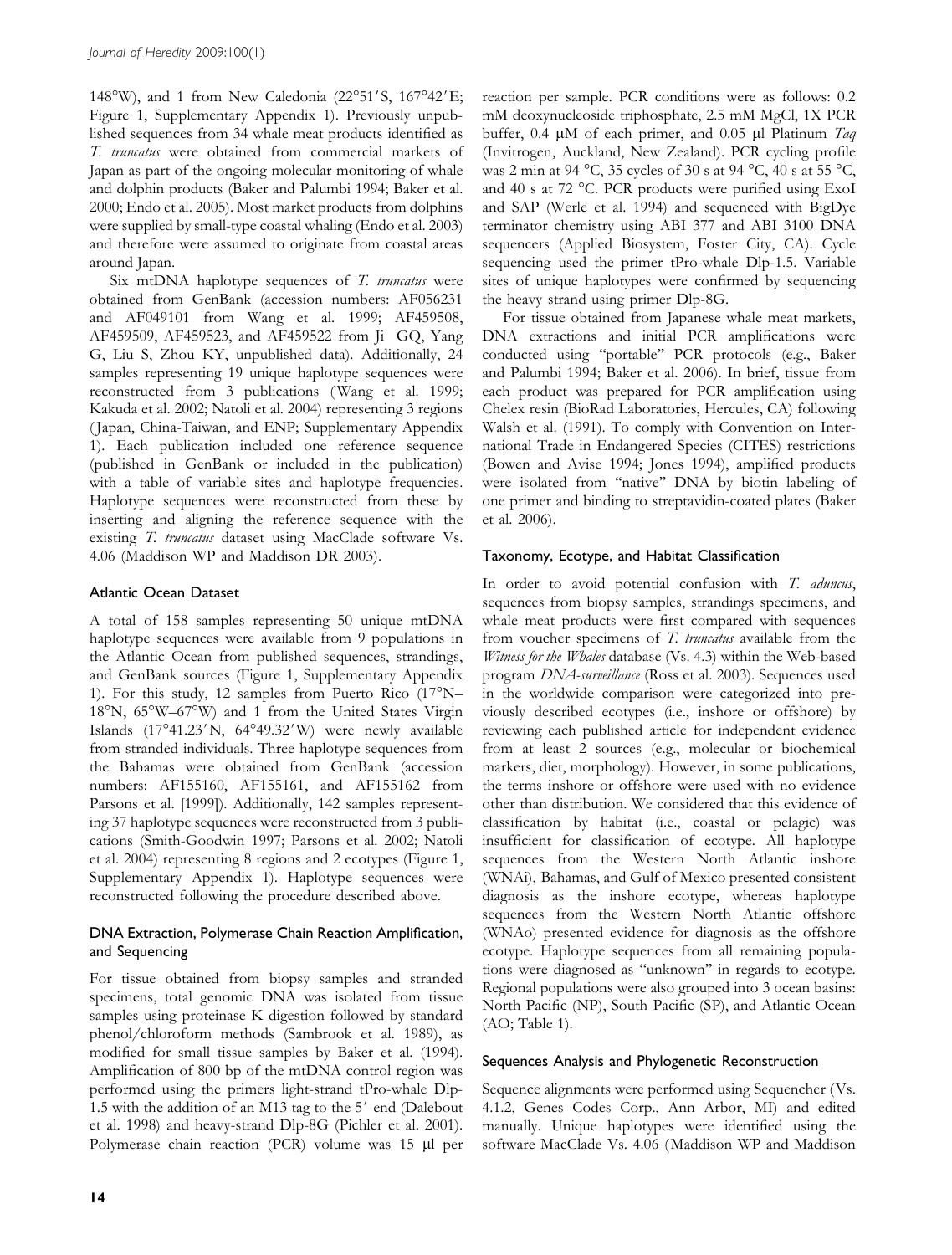Table 1. Summary of mtDNA control region sequences available for *Tursiops truncatus* populations worldwide, showing the total number of samples (n), number of haplotypes, sequences length (No. of bp), published ecotype origin (when available), and genetic diversity values

| Population                             | $\mathsf{n}$   | No. of<br>haplotypes | No. of<br>bp | Ecotype | Nucleotide<br>diversity $(\pi)$ % | Haplotypic<br>diversity (h) | Source     |
|----------------------------------------|----------------|----------------------|--------------|---------|-----------------------------------|-----------------------------|------------|
| South Pacific                          |                |                      |              |         |                                   |                             |            |
| New Zealand (NZ)                       | 209            | 22                   | 391          | U       | $2.2 \pm 1.1$                     | $0.91 \pm 0.007$            | BS, St     |
| Republic of Kiribati (KI)              | 23             | 8                    | 388          | U       | $0.6 \pm 0.3$                     | $0.83 \pm 0.05$             | <b>BS</b>  |
| New Caledonia (NC)                     | 1              |                      | 386          | U       | n/a                               | n/a                         | <b>BS</b>  |
| Samoa (Sm)                             | 1              | 1                    | 391          | U       | n/a                               | n/a                         | <b>BS</b>  |
| French Polynesia (FP)                  | $\overline{2}$ | $\overline{2}$       | 391          | U       | n/a                               | n/a                         | <b>BS</b>  |
| North Pacific                          |                |                      |              |         |                                   |                             |            |
| Hawai'i (Hi)                           | 117            | 19                   | 385          | U       | $2.2 \pm 1.1$                     | $0.87 \pm 0.016$            | <b>BS</b>  |
| Palmyra Atoll (PA)                     | 11             | 7                    | 385          | U       | $1.6 \pm 0.9$                     | $0.93 \pm 0.06$             | <b>BS</b>  |
| China (Ch)                             | 22             | 17                   | 391          | U       | $1.8 \pm 1$                       | $0.95 \pm 0.04$             | RS (1), GB |
| Japan (Ja)                             | 41             | 19                   | 387          | U       | $1.3 \pm 0.7$                     | $0.77 \pm 0.07$             | RS (2), MP |
| Eastern North Pacific (ENP)            | 1              | 1                    | 297          | U       | n/a                               | n/a                         | RS(3)      |
| Atlantic                               |                |                      |              |         |                                   |                             |            |
| Gulf of Mexico (GM)                    | 10             | 6                    | 297          | Ι       | $0.7 \pm 0.5$                     | $0.84 \pm 0.1$              | RS(3)      |
| Caribbean (Ca)                         | 13             | 6                    | 387          | U       | $2.2 \pm 1.2$                     | $0.82 \pm 0.08$             | St         |
| Bahamas (Ba)                           | 7              | 5                    | 297          | Ι       | $0.5 \pm 0.3$                     | $0.86 \pm 0.14$             | RS (3), GB |
| Western North Atlantic inshore (WNAi)  | 29             | 6                    | 297          | T       | $0.7 \pm 0.5$                     | $0.43 \pm 0.11$             | RS(3)      |
| Western North Atlantic offshore (WNAo) | 25             | 11                   | 297          | $\circ$ | $2.2 \pm 1.2$                     | $0.88 \pm 0.05$             | RS(3, 5)   |
| Eastern North Atlantic (ENA)           | 38             | 8                    | 297          | U       | $0.9 \pm 0.5$                     | $0.73 \pm 0.047$            | RS (3, 4)  |
| Mediterranean Sea (MS)                 | 18             | 11                   | 294          | U       | $2.1 \pm 1.2$                     | $0.94 \pm 0.03$             | RS(3)      |
| West Africa (WA)                       | 16             | 5                    | 297          | U       | $1.5 \pm 0.9$                     | $0.72 \pm 0.097$            | RS(3)      |
| Brazil (Br)                            | 2              |                      | 297          | U       | n/a                               | n/a                         | RS(1)      |

bp, base pairs; I, inshore; O, offshore; U, unknown; and n/a, not available. Source: BS, biopsy samples; St, strandings; GB, GenBank sequences; MP, market products; and RS, reconstructed sequences. References: 1) Wang et al. 1999; 2) Kakuda et al. 2002; 3) Natoli et al. 2004; 4) Parsons et al. 2002; and 5) Smith-Goodwin 1997.

DR 2003). The neighbor-joining (NJ) algorithm, as implemented in the software PAUP\* Vs. 4.0b10 (Swofford 2000), was used to reconstruct the phylogenetic relationships among New Zealand haplotypes. Bootstrap confidence estimates were based on 1000 replicates (Felsenstein 1985); the best fitting model of sequence evolution was found using Modeltest Vs. 3.7 (Posada and Crandall 1998). A maximum parsimony (MP) tree was also constructed using the branch and bound algorithm to search through numerous equally parsimonious trees. Because of the poorly resolved phylogeny within the subfamily Delphininae (LeDuc et al. 1999; Caballero, Jackson, et al. 2008), we chose a more distantly related species from the subfamily Stenoninae, the roughtoothed dolphin (Steno bredanensis; Oremus 2008), as an outgroup for all reconstructions (Caballero, Jackson, et al. 2008).

#### Population Structure and Genetic Diversity

Arlequin Vs. 2.001 (Schneider et al. 2000) was used to calculate  $F_{ST}$ ,  $\Phi_{ST}$ , *h* (haplotype diversity, Nei 1987), and  $\pi$ (nucleotide diversity, Tajima 1983) using Tamura-Nei distance correction (Tamura and Nei 1993). The significance of departure from a random distribution was evaluated using 10 000 permutations among individuals between populations (analysis of the molecular variance [AMOVA], Excoffier et al. 1992). An exact test of population differentiation based on haplotype frequencies (Raymond

and Rousset 1995) was performed to test the null hypothesis of random distribution of individuals between pairs of populations. Populations with less than 5 samples were excluded from the test of differentiation. Sequential Bonferroni corrections were applied to pairwise comparisons where indicated (Rice 1989).

#### New Zealand Compared with Worldwide Populations

In order to compare New Zealand populations with the worldwide dataset, average gross  $(d_{xy})$ , and net  $(d_{a})$  sequence divergence between populations and sequence diversity within populations  $(d_x, d_y)$  were estimated with Tamura–Nei distance correction, including calculation of standard errors using Mega 2.1. In order to better visualize the similarity of the New Zealand populations to the worldwide dataset, a mid-rooting dendrogram was built with Mega 2.1 (Kumar et al 2001) by NJ using net sequence divergence data  $(d_a)$ among populations.

#### Migration Rates among New Zealand Populations

Asymmetric female migration rates among populations were estimated using a Markov Chain Monte Carlo (MCMC) coalescent genealogy as implemented in the software Lamarc Vs. 2.0.1 (Kuhner 2006). Bayesian and maximum likelihood (ML) analyses were employed using 5 replicates per run over 5 different runs, implementing one initial and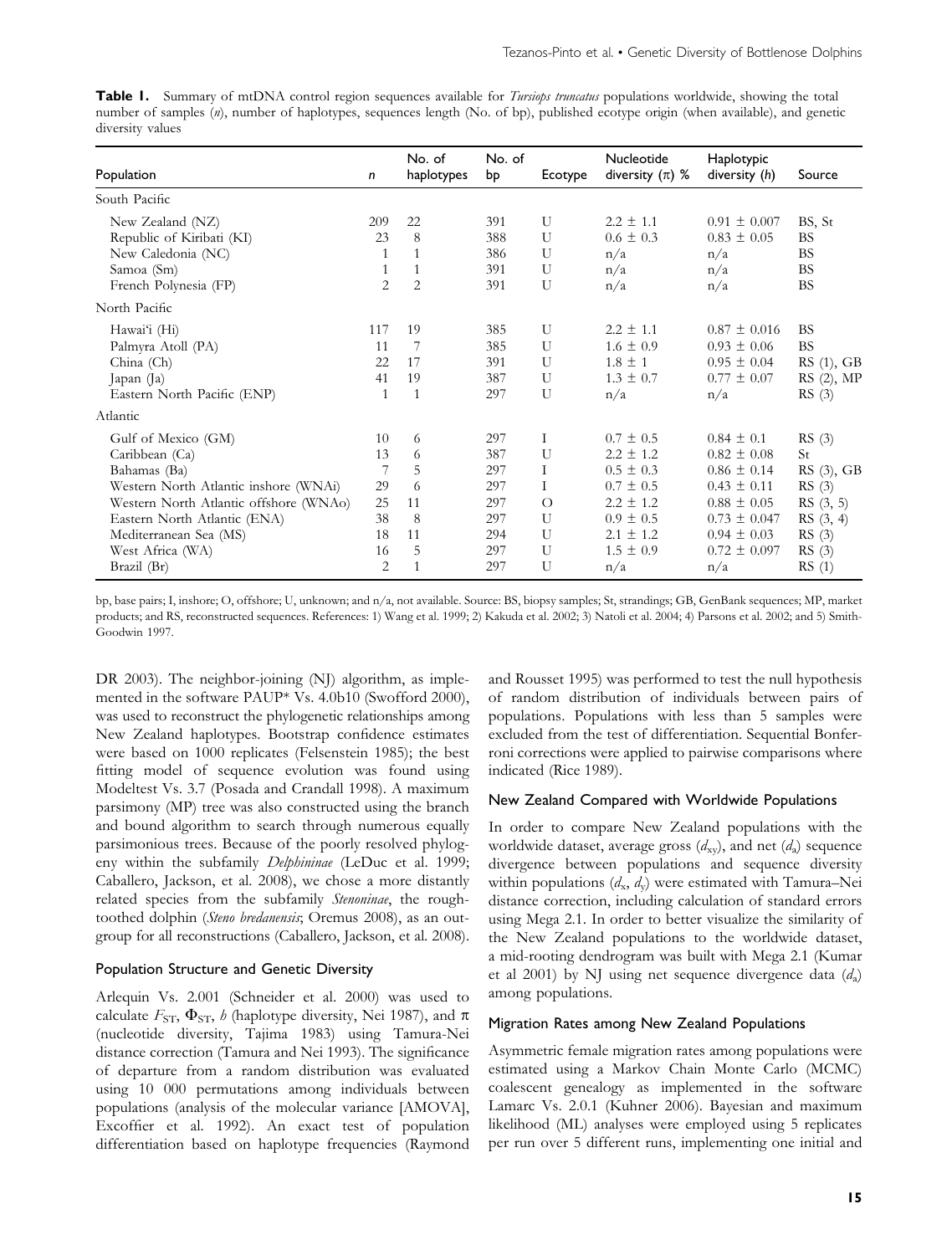final chain, a different random number seed, and 5 heating temperatures (1, 1.1, 1.2, 1.3, and 1.4) for each run. The burn-in option was used to allow the first 5% of each chain to be discarded and avoid unreasonable results as recommended in Kuhner et al. (2005). In order to estimate migration rates with accuracy in reasonable time, the sample size for Northland was reduced to  $n = 70$  by random selection (Kuhner et al. 2005).

#### Worldwide Phylogeography

A network of the worldwide haplotype dataset was constructed using the statistical parsimony methodology described in Templeton et al. (1992), as implemented in the software TCS Vs. 1.13 (Clement et al. 2000). This method estimates an unrooted tree and provides a 95% plausible set for all sequence type linkages within the tree, with gaps considered as a fifth character state. To resolve any ambiguities (loops), we used the 3 criteria derived from the coalescent theory (Crandall and Templeton 1993; Templeton and Sing 1993; Crandall et al. 1994): 1) "frequency": high-frequency sequences are more likely to have been present in the population for a longer period of time; therefore, low-frequency sequences are more likely to be connected to sequences with high frequency; 2) ''topology'': sequences are more likely to be connected to interior sequences than to tip sequences; and 3) ''geography'': sequences are more likely to be connected to sequences from the same population or region, rather than to sequences occurring in distant populations.

## **Results**

## Phylogeography, Genetic Diversity, and Female Migration Rates among New Zealand Populations

Analysis of the 647-bp consensus fragment from the mtDNA control region sequences ( $n = 193$ ; 16 samples from strandings were excluded from this analysis; refer to Materials and Methods) representing the 3 New Zealand populations revealed 24 unique maternal lineages (haplotypes; GenBank accession numbers: EU276389– EU276412), defined by 52 variable sites. Overall, there were 46 transition substitutions, 5 transversion substitutions (including one site with both a transition and transversion), and 2 single base insertion–deletions. The model of sequence evolution best fitting the dataset was  $HKY + I$ (Hasegawa et al. 1985). The estimated  $T_v/T_i$  ratio was 49.3, and estimated proportion of invariable sites (I) was 0.91.

Phylogenetic reconstructions (both NJ and MP) did not show a pattern of reciprocal monophyly or fixed nucleotide differences among populations, although strong frequency differences were observed. Most haplotypes were found in only one region: 15 unique to Northland, 7 to Marlborough Sounds, and 6 to Fiordland. Only one haplotype was shared among the 3 populations. Another haplotype was shared between Marlborough Sounds and Fiordland, and a third was shared between Northland and Marlborough Sounds (Figure 2).



**Figure 2.** Phylogenetic reconstruction (NJ with  $HKY + I$ distance correction) of bottlenose dolphin mtDNA control region sequences, with bootstrap support  $(>\!\!50\%)$  and rooted to the rough-toothed dolphin (Steno bredanensis). Shared haplotypes are shaded.  $N =$  Northland,  $MS =$  Marlborough Sounds, and  $F =$  Fiordland.

As expected from the strong frequency differences in haplotypes, the AMOVA results showed a high level of differentiation among the 3 regional populations ( $F_{ST}$  = 0.171,  $P < 0.001$ ;  $\Phi_{ST} = 0.206$ ,  $P < 0.001$ ). Pairwise  $F_{ST}$ and  $\Phi_{ST}$  comparisons showed that all 3 populations differed significantly from one other (Table 2). This was confirmed by an exact test of population differentiation based on haplotype frequencies. For such diverse populations,  $F_{ST}$ values are likely to be less informative regarding population divergence than  $\Phi_{ST}$ , which incorporates both haplotype frequency and sequence divergence among haplotypes (Excoffier et al. 1992).

Northland had the highest estimates of haplotipic (*h* = 0.88  $\pm$  0.01) and nucleotide diversity ( $\pi$  = 1.9%  $\pm$  1). Fiordland was the next most diverse population ( $b = 0.76 \pm 10$ 0.07,  $\pi = 1.5\% \pm 0.8$ , and Marlborough Sounds was the least diverse population ( $b = 0.73 \pm 0.04$ ;  $\pi = 1.4\% \pm 0.7$ ; Figure 2).

The high level of differentiation indicated by the AMOVA was reflected in low levels of female migration estimated in Lamarc (Table 3). The ML coalescent results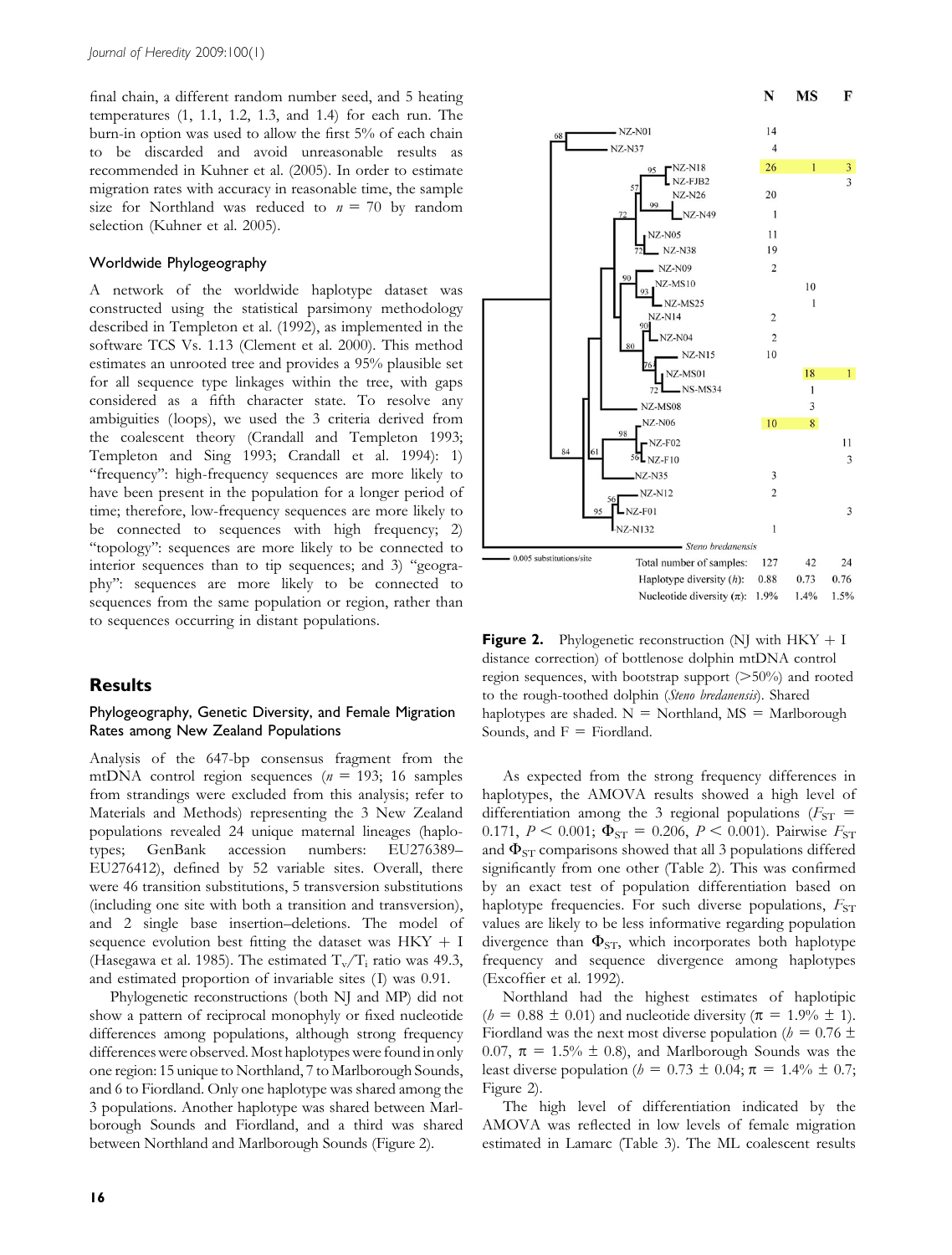**Table 2.** Pairwise  $F_{ST}$  (lower diagonal) and  $\Phi_{ST}$  (upper diagonal) with their respective P values for the 3 New Zealand Tursiops truncatus populations

|    | Northland                | Marlborough<br>Sounds    | Fiordland               |
|----|--------------------------|--------------------------|-------------------------|
|    | $n = 127$                | $n = 42$                 | $n = 24$                |
| N  |                          | $0.194 \ (P \leq 0.05)$  | $0.197 \ (P \leq 0.05)$ |
| MS | $0.168 \ (P \leq 0.001)$ |                          | $0.298 \ (P \leq 0.05)$ |
| F  | $0.150 \ (P \leq 0.001)$ | $0.239 \ (P \leq 0.001)$ |                         |

N, Northland; MS, Marlborough Sounds; and F, Fiordland.

were discarded as migration rates and theta  $(\theta)$  values did not stabilize over 5 runs, whereas both parameters stabilized when Bayesian searches were performed. Although CIs overlapped in all pairwise comparisons, some asymmetries in exchange rate was indicated: we found relatively low rates of female migration from both Marlborough Sounds and Fiordland to Northland; low rates of female migration between Marlborough Sounds and Fiordland; and rates of female migration from Northland to Marlborough Sounds and to Fiordland were estimated to be several fold higher than the reverse migration (Table 3).

## Worldwide T. truncatus Genetic Diversity and Population Structure

To explore the phylogeographic relationship of New Zealand bottlenose dolphins to other populations worldwide, we analyzed a total of 586 samples representing 19 regional populations (Supplementary Appendix 1). The total length of sequences varied from 294 to 720 bp, allowing a consensus length of 391 bp for all analyses. For sequences shorter than 391 bp, haplotype identity was inferred from the available length. Although some potentially variable sites were not available for sequences less than 391 bp, visual inspection of the dataset showed that there was no ambiguity in defining unique haplotypes. However, 3 New Zealand haplotypes collapsed (NZ-FJB2 with NZ-N18, NZ-F10 with NZ-F02, and NZ-N38 with NZ-N05) when sequences were shortened to 391 bp. Examination of this 391-bp fragment revealed 89 variable sites defining 135 unique haplotypes. There were 82 transition substitutions, 9 transversion substitutions (including 2 sites showing both a transition and a transversion), and 4 single base insertion–

deletions. For analyses of population structure and diversity, 5 regions represented by low sample numbers (a total of 7 samples of 5 haplotypes) were excluded, bringing the total number of samples analyzed to 579 and representing 130 unique haplotypes from 14 populations (including New Zealand, Table 1).

Haplotypic diversity of the 14 populations ranged from  $h = 0.43 \pm 0.11$  for the WNAi to  $h = 0.95 \pm 0.04$  for China (unknown), whereas nucleotide genetic diversity ranged from  $\pi = 0.5\% \pm 0.30$  for Bahamas (inshore) to  $\pi = 2.2\%$  for the Caribbean, Hawai'i, New Zealand (unknown), and WNAo (Table 1).

Overall, regional populations were highly differentiated ( $F_{ST}$  = 0.16 and  $\Phi_{ST}$  = 0.34;  $P$  < 0.0001). After applying sequential Bonferroni corrections, most pairwise comparisons remained significant for both  $F_{ST}$  (71 out of 91) and  $\Phi_{ST}$  (83 out of 91; Table 4). The small sample size of some populations (i.e., Palmyra Atoll  $n = 11$ , Gulf of Mexico  $n = 10$ , and Bahamas  $n = 7$ ; Table 1) may explain these nonsignificant results. There were few shared haplotypes among regional populations worldwide suggesting low levels of female migration (Supplementary Appendix 1). Among oceans, there was one shared haplotype between Japan (North Pacific) and New Zealand/Samoa (South Pacific), 4 between Hawai'i/Palmyra Atoll (North Pacific) and the Republic of Kiribati (South Pacific), and 1 between Palmyra Atoll (North Pacific) and French Polynesia (South Pacific; Supplementary Appendix 1). No haplotypes were shared between the Atlantic and Pacific Oceans.

#### Population Structure by Ecotype and Ocean Basin

We considered population differentiation for 2 higher order groupings: ecotype and ocean basin (Table 1). Unfortunately, a hierarchical analysis of these 2 groupings was not possible because of the imbalance of ecotype classification within oceans. Instead, we conducted 2 nonhierarchical AMOVA analyses including the entire dataset. Pairwise  $F_{ST}$ and  $\Phi_{ST}$  comparisons by ecotype (inshore, offshore, and unknown) showed that all 3 were significantly different, irrespective of ocean origin (overall  $F_{ST} = 0.110$ ;  $\Phi_{ST} =$ 0.344,  $P \le 0.0001$  for both; Table 5);  $F_{ST}$  and  $\Phi_{ST}$  values showed far less difference between the offshore and unknown ecotypes than either of those to the inshore ecotype. This pattern was mirrored in the net and gross average sequence divergences (Table 6). Unknown and

**Table 3.** Most probable estimates of female migration rates per generation  $(N_{\text{mf}})$  using Bayesian analysis between the 3 Tursiops truncatus populations in New Zealand

|                   | То                      |                           |                           |  |  |  |  |  |
|-------------------|-------------------------|---------------------------|---------------------------|--|--|--|--|--|
| Migration<br>from | Northland               | Marlborough<br>Sounds     | Fiordland                 |  |  |  |  |  |
| N                 |                         | 3.99 (CI = $0.44-20.52$ ) | 4.89 (CI = $0.02-20.32$ ) |  |  |  |  |  |
| MS                | $0.40$ (CI = 0.03–2.36) |                           | $0.31$ (CI = 0.00-3.12)   |  |  |  |  |  |
| F                 | $0.19$ (CI = 0.00–1.70) | $0.29$ (CI = 0.00–2.01)   |                           |  |  |  |  |  |

N, Northland; MS, Marlborough Sounds; F, Fiordland; and CI, confidence interval.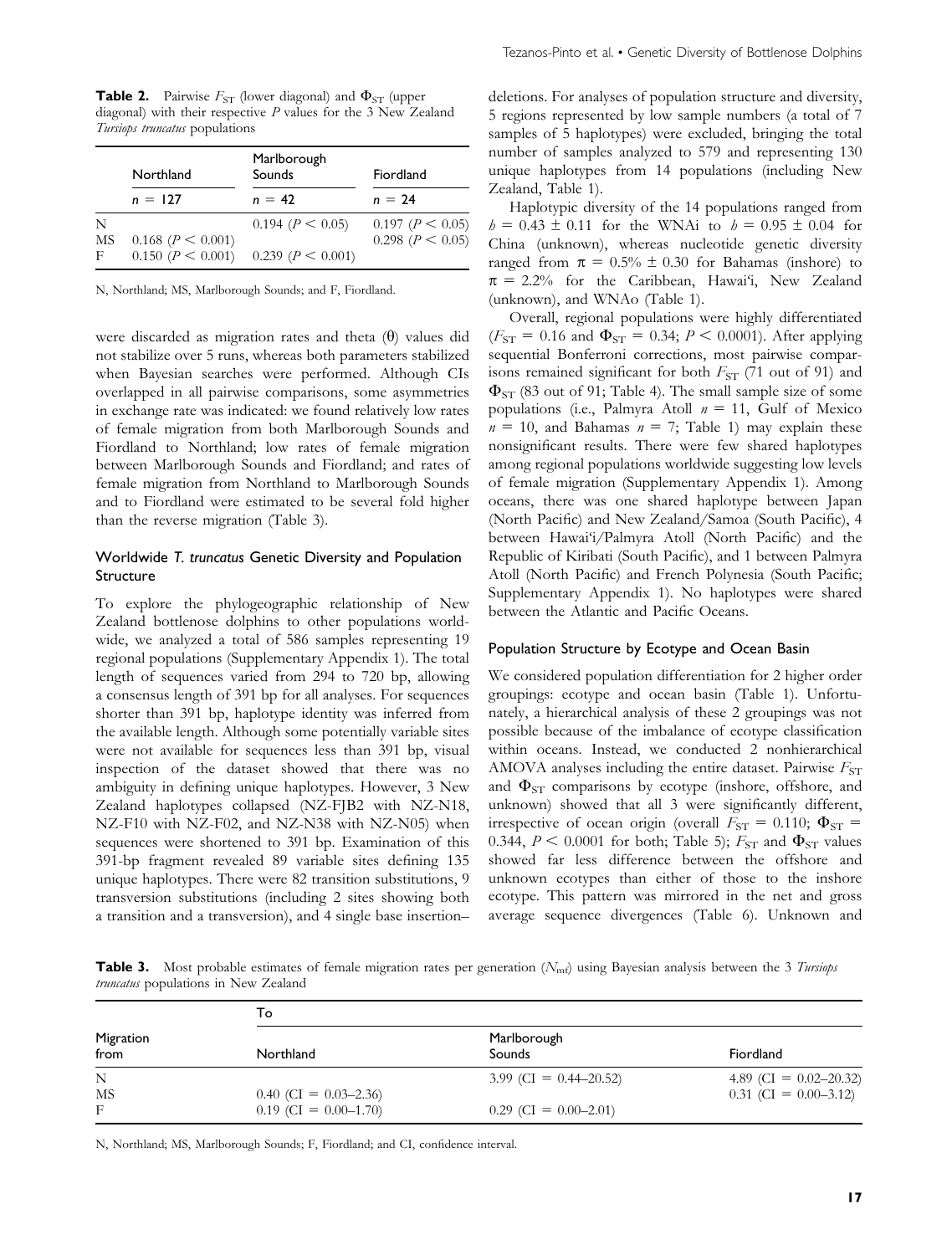| <b>Table 4.</b> Pairwise $F_{ST}$ (lower diagonal) and $\Phi_{ST}$ (upper diagonal) for 14 regional bottlenose dolphin populations worldwide |  |  |  |  |  |
|----------------------------------------------------------------------------------------------------------------------------------------------|--|--|--|--|--|
| (populations with $\leq$ 5 samples were excluded)                                                                                            |  |  |  |  |  |

|                | NZ    | KI    | Ja    | Ch    | Hi    | PA    | GM    | Ca    | Ba    | WNAi  | <b>WNAo</b> | ENA   | MS    | <b>WA</b> |
|----------------|-------|-------|-------|-------|-------|-------|-------|-------|-------|-------|-------------|-------|-------|-----------|
| New Zealand    |       | 0.255 | 0.174 | 0.134 | 0.059 | 0.196 | 0.468 | 0.267 | 0.473 | 0.523 | 0.132       | 0.364 | 0.166 | 0.205     |
| Kiribati       | 0.125 |       | 0.612 | 0.551 | 0.349 | 0.149 | 0.817 | 0.576 | 0.815 | 0.813 | 0.466       | 0.767 | 0.523 | 0.619     |
| Japan          | 0.150 | 0.204 |       | 0.124 | 0.183 | 0.550 | 0.677 | 0.488 | 0.717 | 0.767 | 0.328       | 0.643 | 0.437 | 0.485     |
| China          | 0.071 | 0.109 | 0.127 |       | 0.100 | 0.461 | 0.650 | 0.440 | 0.667 | 0.737 | 0.226       | 0.620 | 0.340 | 0.434     |
| Hawai'i        | 0.111 | 0.141 | 0.161 | 0.093 |       | 0.290 | 0.517 | 0.315 | 0.515 | 0.585 | 0.159       | 0.435 | 0.205 | 0.273     |
| Palmyra Atoll  | 0.091 | 0.055 | 0.173 | 0.068 | 0.110 |       | 0.706 | 0.379 | 0.675 | 0.721 | 0.323       | 0.646 | 0.308 | 0.428     |
| Gulf of Mexico | 0.117 | 0.164 | 0.201 | 0.097 | 0.142 | 0.123 |       | 0.470 | 0.669 | 0.769 | 0.581       | 0.771 | 0.597 | 0.707     |
| Caribbean      | 0.127 | 0.174 | 0.210 | 0.110 | 0.152 | 0.136 | 0.168 |       | 0.438 | 0.631 | 0.201       | 0.439 | 0.202 | 0.189     |
| Bahamas        | 0.111 | 0.159 | 0.199 | 0.089 | 0.137 | 0.115 | 0.112 | 0.163 |       | 0.711 | 0.532       | 0.753 | 0.569 | 0.683     |
| WNAi           | 0.276 | 0.382 | 0.389 | 0.325 | 0.308 | 0.385 | 0.418 | 0.414 | 0.432 |       | 0.624       | 0.762 | 0.640 | 0.727     |
| WNAo           | 0.105 | 0.146 | 0.181 | 0.086 | 0.129 | 0.109 | 0.138 | 0.149 | 0.131 | 0.356 |             | 0.380 | 0.100 | 0.144     |
| <b>ENA</b>     | 0.169 | 0.224 | 0.251 | 0.166 | 0.194 | 0.195 | 0.224 | 0.232 | 0.223 | 0.413 | 0.194       |       | 0.222 | 0.369     |
| МS             | 0.080 | 0.119 | 0.157 | 0.056 | 0.103 | 0.077 | 0.107 | 0.113 | 0.099 | 0.345 | 0.095       | 0.102 |       | 0.089     |
| WA             | 0.165 | 0.220 | 0.251 | 0.157 | 0.191 | 0.189 | 0.220 | 0.229 | 0.219 | 0.447 | 0.194       | 0.235 | 0.072 |           |

After Bonferroni correction ( $P < 0.00055$ ), some pairwise comparisons were not significant (indicated in bold). NZ, New Zealand; KI, Republic of Kiribati; Ja, Japan; Ch, China–Taiwan; Hi, Hawai'i; PA, Palmyra Atoll; GM, Gulf of Mexico; Ca, Caribbean; Ba, Bahamas; WNAi, Western North Atlantic inshore; WNAo, Western North Atlantic offshore; ENA, Eastern North Atlantic; MS, Mediterranean Sea; and WA, West Africa.

offshore ecotypes presented higher values of genetic diversity than the inshore ecotype at both the haplotype and nucleotide level (unknown:  $h = 0.97 \pm 0.002$ ,  $\pi = 2.8\% \pm 1.4$ ; offshore:  $h = 0.88 \pm 0.05$ ,  $\pi = 2.2\% \pm 1.2$ ; and inshore:  $h = 0.76 \pm 0.006$ ,  $\pi = 1.9\% \pm 1.0$ .

Pairwise  $F_{ST}$  and  $\Phi_{ST}$  comparisons confirmed that the 3 ocean basins were significantly different, irrespective of ecotype classification (overall  $F_{ST} = 0.067$ ;  $\Phi_{ST} = 0.174$ ,  $P < 0.0001$  for both; Table 7).

Overall, pairwise  $\Phi_{ST}$  were higher than  $F_{ST}$  values as a result of high haplotypic diversity within populations and some extent of sequence divergence among populations (Supplementary Appendix 1).

Slightly higher values of genetic diversity at both the haplotype and nucleotide level were found in the AO  $(h =$  $0.95 \pm 0.008$ ,  $\pi = 2.8\% \pm 1.4$  compared with the NP  $(h = 0.93 \pm 0.008, \pi = 2.2\% \pm 1.1)$  or the SP  $(h = 0.92 \pm 1.1)$ 0.06,  $\pi = 2.6\% \pm 1.0$ .

#### New Zealand Compared with Worldwide Populations

At a regional level, a dendrogram reconstruction based on sequence divergence  $(d_a)$  among worldwide populations suggested that New Zealand was more divergent from those populations found in the Atlantic Ocean than from those in

**Table 5.** Pairwise  $F_{ST}$  (lower diagonal) and  $\Phi_{ST}$  (upper diagonal) of Tursiops truncatus ecotypes: inshore (I), offshore (O), and unknown (U)

|            | Inshore (I) | Offshore (O) | Unknown (U) |  |  |
|------------|-------------|--------------|-------------|--|--|
|            | $n = 46$    | $n = 47$     | $n = 493$   |  |  |
|            |             | 0.392        | 0.423       |  |  |
| $\left($ ) | 0.184       |              | 0.079       |  |  |
| U          | 0.121       | 0.071        |             |  |  |

For all comparisons,  $P < 0.001$ .

the Pacific Ocean (Figure 3). In terms of ecotype, New Zealand and the CWP were more divergent from populations described as inshore (WNAi, Gulf of Mexico, and Bahamas) than from the offshore form (WNAo; Table 5), regardless of the habitat where samples were collected (coastal or pelagic) or ocean basin.

## Worldwide Phylogeography

A statistical parsimony analysis revealed a very complex network of haplotypes with 31 closed loops, including 6 sequences connected to more than 7 other sequences each. There were 7 loops that could be resolved in more than one way potentially leading to different connections among haplotypes. There was no obvious pattern of monophyly of mtDNA lineages by ocean basin, regional population, or ecotype (Figure 4). However, samples described as inshore in the literature (WNAi, Gulf of Mexico, and Bahamas) clustered together whereas offshore or unknown ecotype origin haplotypes were scattered throughout the reminder of the network. Two haplotypes sampled in the Caribbean (Car-PR610 and Car-PR616) that were of unknown ecotype origin shared one fixed difference with the inshore group, suggesting that these samples belonged to the inshore ecotype.

## **Discussion**

Our study presents one of the most comprehensive analyses of mtDNA structure and diversity of bottlenose dolphins to date in terms of sample size (586 individuals) and geographic sample coverage (19 populations) spanning 3 ocean basins. Our study includes and expands on the analysis of mtDNA by Natoli et al. (2004) by greatly increasing the sample size and geographic coverage for the Pacific Ocean. The scope of the analyses allowed us to place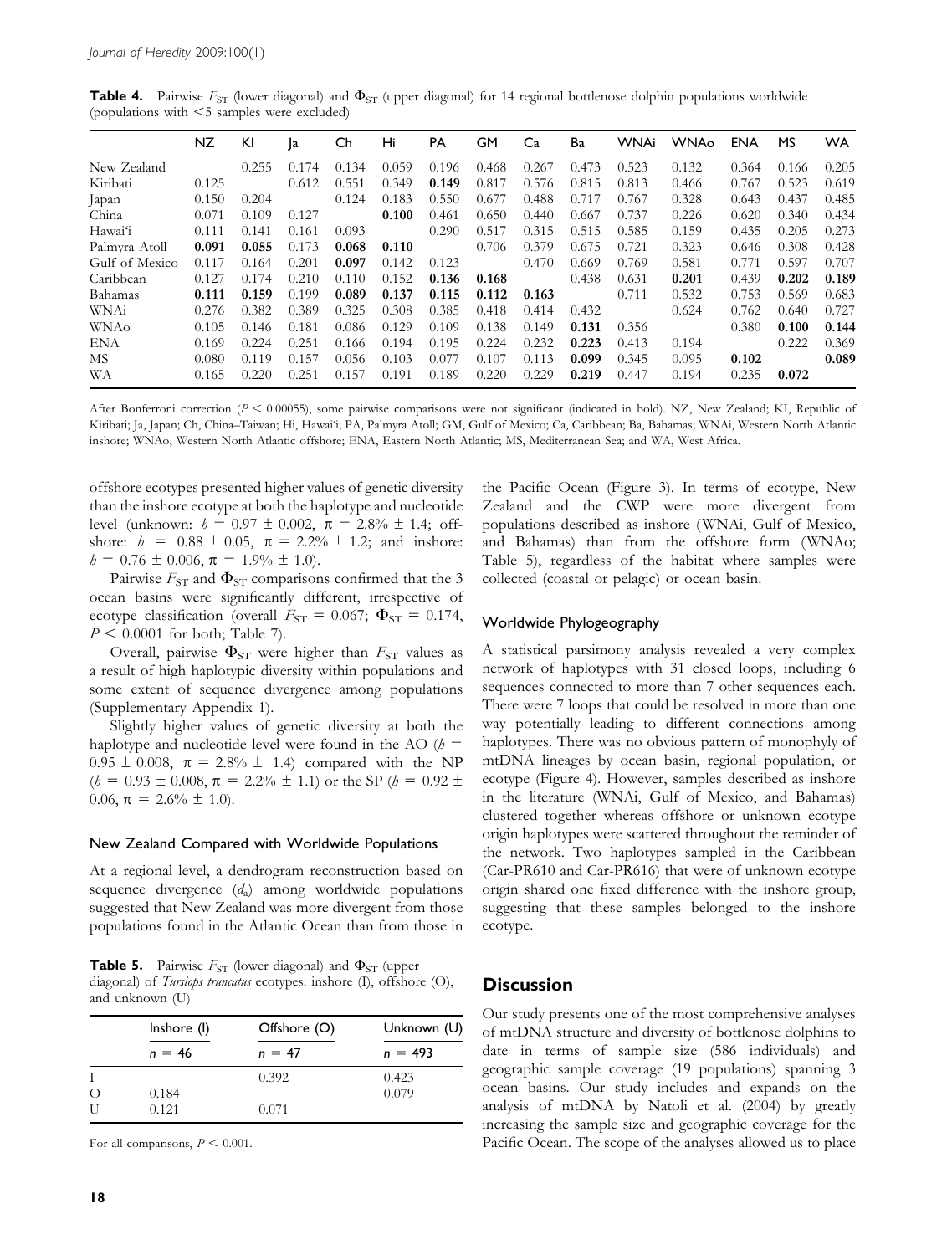**Table 6.** Average net  $(d_a)$  lower diagonal), gross  $(d_x)$  upper diagonal) sequence divergence between populations and within population diversity (d<sub>x</sub> and d<sub>y</sub>; diagonal) among New Zealand (NZ), published inshore, offshore, and unknown ecotypes including standard errors (SEs)

|          | New Zealand        | <b>Offshore</b>    | <b>Inshore</b>     | Unknown            |  |
|----------|--------------------|--------------------|--------------------|--------------------|--|
|          | $n = 209$          | $n = 25$           | $n = 46$           | $n = 306$          |  |
| NZ       | $2.5\%$ (SE = 0.7) | $2.8\%$ (SE = 0.7) | 4.6% (SE = 1.2)    | 2.8% (SE = 0.7)    |  |
| Offshore | $0.5\%$ (SE = 0.2) | $2.1\%$ (SE = 0.6) | 4.2% (SE = 1.1)    | $2.7\%$ (SE = 0.7) |  |
| Inshore  | $2.4\%$ (SE = 0.9) | 2.1\% (SE = 0.8)   | $1.7\%$ (SE = 0.5) | 4.4% (SE = 1.1)    |  |
| Unknown  | $0.1\%$ (SE = 0.1) | $0.3\%$ (SE = 0.1) | $1.9\%$ (SE = 0.6) | $2.6\%$ (SE = 0.7) |  |

the regional differences found among New Zealand coastal populations in a worldwide context.

was observed in most populations worldwide, except for those described as belonging to the inshore ecotype.

## Coastal New Zealand Populations Are Isolated but Retain Surprisingly High Diversity

Results from our study confirmed a high degree of isolation among New Zealand coastal populations. Significant population structure over relatively small geographic distances has been documented in several T. truncatus populations inhabiting coastal areas, including those along the coasts of the Gulf of Mexico (Duffield and Wells 1991; Sellas et al. 2005), the Bahamas (Parsons et al. 2006), and Western Australia, although the latter included individuals of uncertain taxonomy (Krützen et al. 2004). Parsons et al. (2006) suggested that the scale of population subdivision in this species reflects the genetic consequences of their social system and site fidelity. Bottlenose dolphins form stable, long-lasting associations, with individuals often showing strong site fidelity (Wells 1991), even in pelagic groups (Rossbach and Herzing 1999). However, in New Zealand, the only population that shows a high degree of local site fidelity is Doubtful Sound in Fiordland (Schneider 1999; Lusseau 2003). In the Bay of Islands, where the population has been studied intensively, there are no resident individuals, but rather a subset of regular users and infrequent visitors (Constantine 2002). A similar pattern seems to occur in Marlborough Sounds (Merriman et al. 2005).

Despite restricted female migration and significant population structure, all New Zealand populations showed relatively high genetic diversity (overall  $b = 0.91$ ,  $\pi = 2.2\%$ ) given their relatively small population sizes and degree of isolation. Natoli et al. (2004) reported haplotype diversity values ranging from  $h = 0.43$  to 0.72 for coastal T. truncatus populations and from  $h = 0.73$  to 0.94 for pelagic ones, concluding that coastal populations had comparatively lower genetic diversity. Krützen et al. (2004) analyzed 220 mtDNA control region sequences from coastal Tursiops sp. from Western Australia and identified only 8 unique haplotypes with a diversity of  $h = 0.66$ . In contrast, the analysis of 127 mtDNA control region sequences from Northland represented 15 unique haplotypes with a value of  $h = 0.88$ . The relatively high genetic diversity encountered in New Zealand, particularly Northland, is not explained by current population sizes or rates of female migration between local populations; the same pattern of high diversity

#### Bottlenose Dolphins Experience Long-distance Gene Flow

Results from a test of differentiation and the haplotype network suggested that restricted gene flow with longdistance dispersal events occurs between all populations except for those described as inshore ecotypes in the Western North Atlantic. The extent of movement by pelagic T. truncatus populations is poorly understood but it is thought to include at least occasional long-distance movements (Leatherwood and Reeves 1982; Wells et al. 1999). A recent study in the North Atlantic suggested that pelagic bottlenose dolphins are able to maintain high levels of gene flow over large distances (Quérouil et al. 2007). Additionally, Goodall et al. (2004) reported strandings of 6 bottlenose dolphins along the coast of Tierra del Fuego (55°S) and one live sighting in the Beagle Channel (Tierra del Fuego), suggesting that there is potential for ongoing interchange between the South Atlantic and South Pacific Oceans.

## Habitat Specialization and Ecotypes Occur Independently between Oceans

As suggested by Natoli et al. (2004), the divergence of inshore WNA populations could have occurred for a variety of reasons including founder events from pelagic populations with subsequent philopatry. Without genetic input from other sources, small isolated populations are prone to the effects of genetic drift diverging from the parental population and losing genetic diversity over time (Lacy 1987). On the other hand, differences in resource use could lead to assortative mating or ecological separation resulting in genetic differentiation (Hoelzel 1998).

**Table 7.** Pairwise  $F_{ST}$  (lower diagonal) and  $\Phi_{ST}$  (upper diagonal) of Tursiops truncatus by ocean basins

|    | North Pacific | South Pacific | Atlantic Ocean |  |  |
|----|---------------|---------------|----------------|--|--|
|    | $n = 192$     | $n = 236$     | $n = 158$      |  |  |
| NP |               | 0.063         | 0.251          |  |  |
| SP | 0.070         |               | 0.216          |  |  |
| AО | 0.067         | 0.063         |                |  |  |

AO, Atlantic Ocean; NP, North Pacific; and SP, South Pacific. For all comparisons,  $P \leq 0.001$ .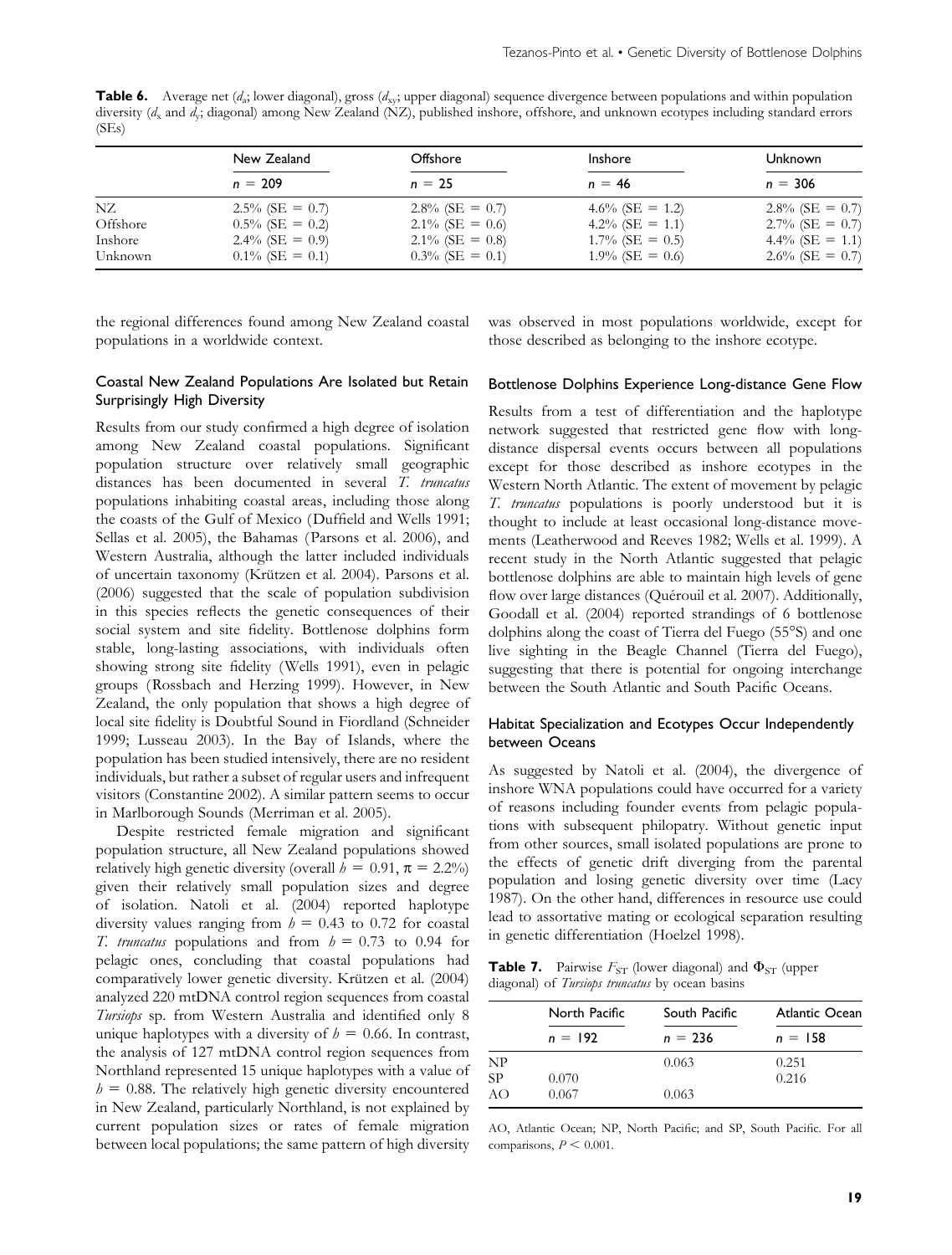

Figure 3. Dendrogram showing mtDNA control region sequence divergence  $(d<sub>a</sub>)$  among worldwide regional populations of bottlenose dolphins based on a midpoint rooting NJ reconstruction. Inshore and offshore populations refer to the origins of sequences of known ecotype. WNA $\alpha$  = Western North Atlantic offshore and  $WNAi = Western$  North Atlantic inshore.

Analyses conducted here showed that populations described as the inshore ecotype are highly differentiated from all other populations worldwide and restricted to the WNA, supporting previous suggestions that this ecotype could represent a different species or subspecies. Differences in ecology (distribution, foraging, and parasite load), morphology, and genetics led Mead and Potter (1990) to suggest that the WNA inshore and offshore ecotypes could be considered different species. Using nuclear markers amplified fragment length polymorphism (AFLP), Kingston and Rosel (2004) found that inshore and offshore ecotypes of T. truncatus in the WNA exhibited greater divergence than the 2 different species of common dolphin (Delphinus delphis and Delphinus capensis), also suggesting that the 2 ecotypes could represent different species. Interestingly, in the Indian Ocean and some (but not all) regions of the Pacific Ocean, populations thought to represent T. aduncus fill the ecological niche of this inshore T. truncatus ecotype.

## Tursiops truncatus Offshore and Unknown Ecotypes Are Evolutionary Interconnected

Bottlenose dolphins found in coastal waters of New Zealand and CWP were genetically more divergent from those populations classified as inshore than from those classified as the offshore ecotype as described in the WNA. The WNA offshore ecotype seems to be genetically related to a number of worldwide haplotypes from populations found in coastal and pelagic habitats suggesting that, in contrast to the WNA inshore ecotype, its origins are not habitat specific. This supports the hypothesis that habitat

use and ecotype have evolved independently in different oceans. If so, the pattern and evolutionary processes leading to highly differentiated ecotypes in the WNA are not entirely representative of T. truncatus worldwide. Moreover, T. truncatus populations described as offshore and unknown ecotypes present relatively high levels of genetic diversity and degree of isolation regardless of population habitat use; however, these populations seem to be interconnected through restricted gene flow. A similar pattern was observed in another worldwide distributed dolphin species such as spinner dolphins from French Polynesia (Stenella longirostris longirostris). Significant genetic differentiation and demographic isolation among neighboring communities indicated restricted gene flow; however, the high levels of genetic diversity found contrasted with this isolation suggesting instead a metapopulation structure (Oremus et al. 2007).

Alternatively, genetic diversity values observed in T. truncatus populations worldwide (except for those described as inshore ecotype) could reflect founder events due to recent colonization of coastal habitats. In this case, the observed values of genetic diversity would be a signal of the historical polymorphisms contained in large pelagic populations. However, such diversity values are unlikely to persist in small isolated populations without additional influx from other sources.

# Conclusion

Our results suggest that the divergence of inshore populations and the formation of ecotypes in the Western North Atlantic do not necessarily reflect the worldwide pattern of T. truncatus; moreover, habitat specialization seems to have occurred independently in different ocean basins. Distinct inshore populations are highly differentiated and restricted to the WNA, potentially representing a different taxonomic unit. All other populations showed significant differentiation of mtDNA lineages among worldwide regions including relatively high mtDNA diversity; however, they were not phylogeographically distinct. These results suggest that offshore and unknown ecotypes are interconnected through long-distance gene flow and/or by interchange with pelagic populations. It is not clear what evolutionary processes have led to this pattern (e.g., foraging or reproductive strategies, environmental factors, social structure). Future research is needed to characterize potential pelagic populations of T. truncatus that might be linking coastal regions in the North and South Pacific Oceans. Independent lines of evidence (e.g., nuclear DNA markers and morphology; Caballero, Trujillo, et al. 2007) would aid in better describing different ecotypes or taxonomic units of this highly versatile species throughout its range.

# Supplementary Material

Supplementary appendix table can be found at [http://](http://www.jhered.oxfordjournals.org/) [www.jhered.oxfordjournals.org/](http://www.jhered.oxfordjournals.org/).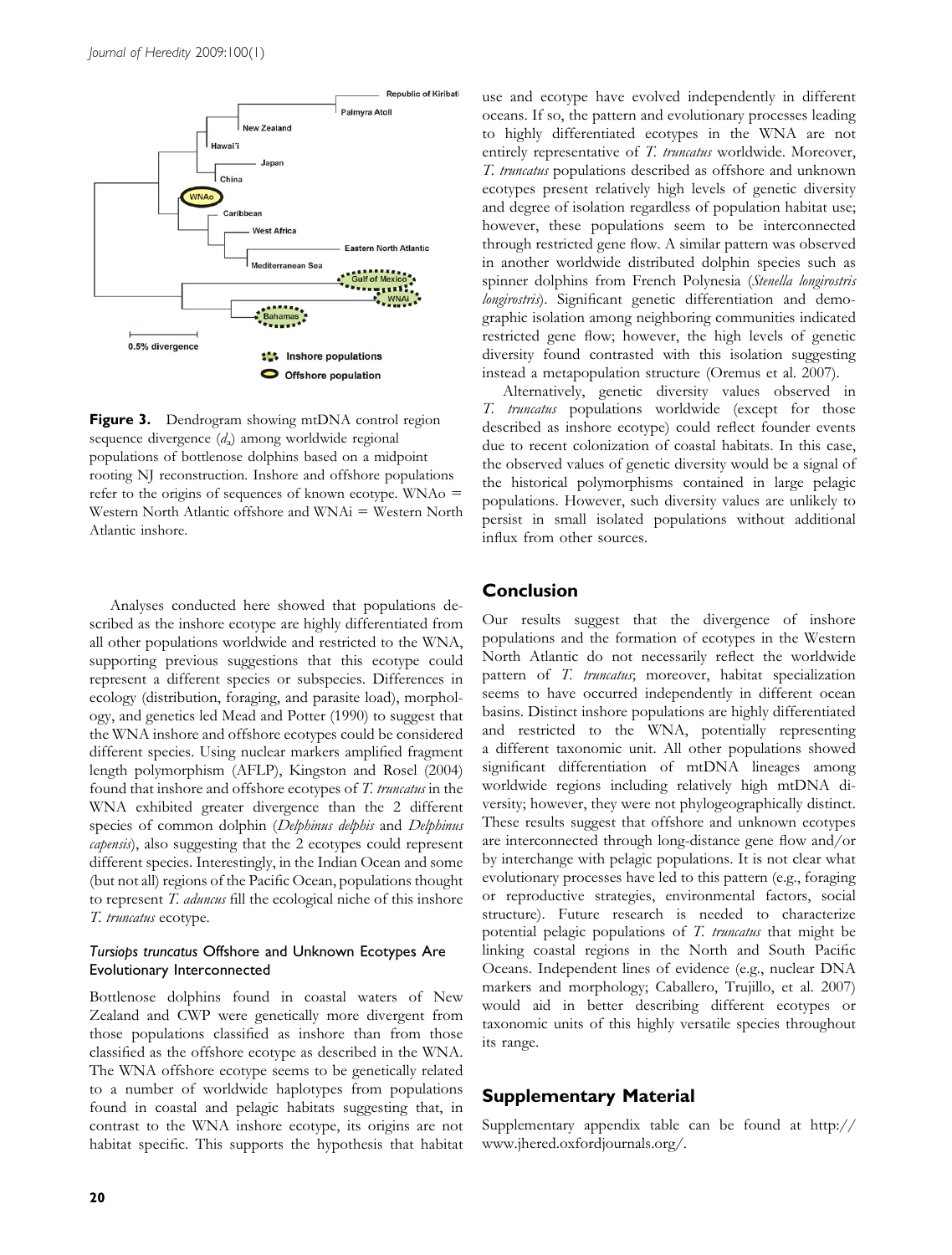

Figure 4. Worldwide parsimony network of Tursiops truncatus mtDNA control region haplotype sequences based on 19 regional populations of inshore, offshore, or unknown ecotype origin. Missing or unsampled intermediaries are shown by a small oval (O). Regional origins of haplotype sequences are indicated in the legend and in Supplementary Appendix 1.

# Funding

Northland Marine Mammal Trust; Department of Conservation (Northland) Contract 012438-001-AU1; J. Watson Conservation Trust from the Royal Forest and Bird Society; Postgraduate Tuition Fee Bursary (University of Auckland) and the Whale and Dolphin Adoption Project to G.T.P.; Marsden Fund of the Royal Society of New Zealand to C.S.B.; Department of Conservation (West Coast) to K.R; Puerto Rico's Legislature and Dolphin Quest to A.A.M.-G; and Natural Heritage Trust from the Department of the Environment and Heritage (Australian Government) and International Fund for Animal Welfare to C.O.

## Acknowledgments

Logistic support in New Zealand was provided by the Department of Conservation ( Northland, Marlborough Sounds, Hokitika, and Te Anau); specially T. Beauchamp, J. Beachman, A. Walker (DoC Northland), R. Kemper, B. Masser (DoC Te Anau), and D. Neale (DoC Hokitika). Logistic support in the Republic of Kiribati was provided by the National Geographic Magazine, the New England Aquarium, and the government of the Republic of Kiribati. We thank the following for assistance in fieldwork: P. Gay, P. Norris, C. Paterson, R. Gosh, and B. Woodward (Doubtful Sound); C. Carraher, A. Engelhaupt and D. Engelhaupt (Marlborough Sounds); R. Constantine, S. Wells, D. Pouwels, F. Mõurao, J. Brueggeman, K. McLeod, E. Newcombe, A. Fleming, C. Clark, D. Heimeier, J. Jackson, and E. Carroll (Northland); N. Wiseman, K. Stockin, B. Doak, B. Murray and A. Cozens (Hauraki Gulf); N. Wiseman and K. Scollay (Jackson Bay); S. Walsh, J. Ward, L. Bell, M. Iakopo, and S. Tufuga (Samoa); N. Funahashi (Japan); D. L. Webster, A. D. Ligon, and D. J. McSweeney (Hawai'i). K. Robertson and B. Hancock conducted laboratory analyses of the samples from Hawai'i and Palmyra. J. Jackson and D. Steel assisted with data analysis. A. Alexander and D. Pouwels reviewed an early version of the manuscript. J. Jackson and 2 anonymous reviewers provided valuable comments on the final manuscript.

Biopsy samples were collected under the following permits and animal ethics protocols: in New Zealand, under permit to C.S.B. from the New Zealand Department of Conservation and animal ethics protocols AEC/ 02/2002/R9 and AEC/02/2005/R334 from the University of Auckland; in Samoa, under permits to C.O. granted by the Ministry of the Prime Minister and Cabinet, Ministry of Natural Resources and Environment, Police and Prisons Department of the Samoan Government, and the Department of Environment and Heritage (Australia); in New Caledonia to C.G. under letter of authorization 6024-1028-DRN/ENV from the North and South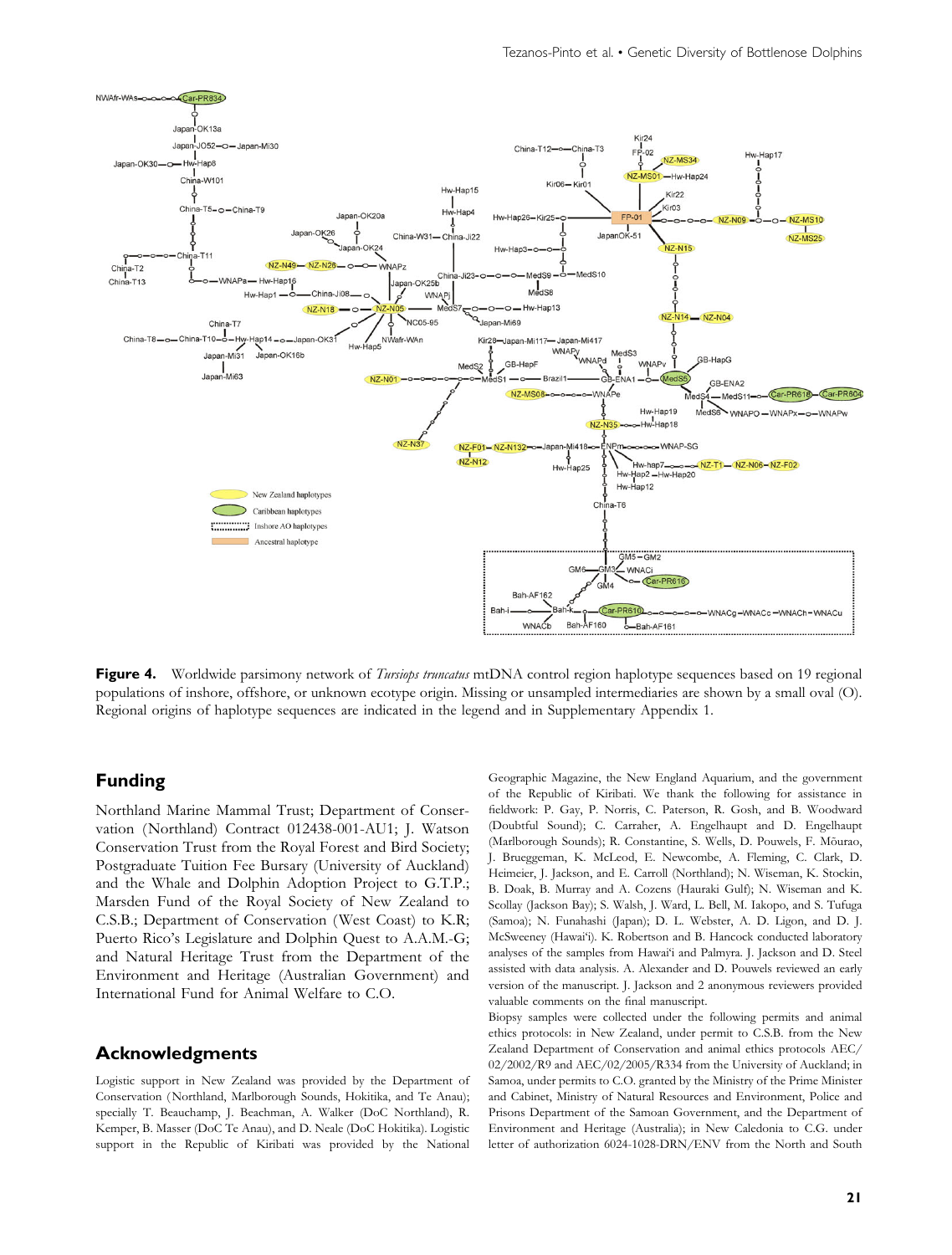provinces; in French Polynesia to M.O. under permit from the local government and direction d'Environnement; in the Republic of Kiribati to G.S. and the New England Aquarium under permits granted by the local government; in Hawai'i and Palmyra Atoll to R.W.B. and K.M. under Marine Mammal Protection Act permit 774-1714, National Marine Fisheries Service and CITES permits; in the Caribbean to A.A.M.-G., under Marine Mammal Protection Act permits 779-1339, 779-1633, 774- 1714 and CITES permits 04US774223/9 and 05US774223/9, issued to the National Marine Fisheries Service, and under permit 04-EPPE-003 from Puerto Rico's Department of Natural and Environmental Resources and a cooperative agreement with the United States Virgin Islands Department of Planning and Natural Resources.

## **References**

Baker CS, Lento GL, Cipriano F, Palumbi SR. 2000. Predicted decline of protected whales based on molecular genetic monitoring of Japanese and Korean markets. Proc R Soc Lond B Biol Sci. 267:1191–1199.

Baker CS, Lukoschek V, Lavery S, Dalebout ML, Yong-un M, Endo T, Funahashi N. 2006. Incomplete reporting of whale, dolphin and porpoise 'bycatch' revealed by molecular monitoring of Korean markets. Anim Conserv. 9:474–482.

Baker CS, Palumbi SR. 1994. Which whales are hunted? A molecular genetic approach to monitoring whaling. Science. 265:1538–1539.

Baker CS, Perry A, Bannister JL, Weinrich MT, Abernethy RB, Calambokidis J, Lien J, Lambertsen RH, Urban-Ramirez J, Vasquez O, et al. 1993. Abundant mitochondrial DNA variation and world-wide population structure in humpback whales. Proc Natl Acad Sci USA. 90:8239–8243.

Baker CS, Slade RW, Bannister JL, Abernethy RB, Weinrich MT, Lien J, Urban-Ramirez J, Corkeron P, Calambokidis J, Vasquez O, et al. 1994. Hierarchical structure of mitochondrial DNA gene flow among humpback whales Megaptera novaeangliae, world-wide. Mol Ecol. 3:313–327.

Boisseau O. 2003. A summary of research conducted on bottlenose dolphins of Fiordland. Invercargill (New Zealand): Southland Conservancy, Department of Conservation. p. 98.

Bowen BW, Avise JC. 1994. Conservation research and the legal status of PCR products. Science. 266:713.

Bräger S, Schneider K. 1998. Near-shore distribution and abundance of dolphins along the West Coast of the South Island, New Zealand. N Z J Mar Freshwater Res. 32:105–112.

Caballero S, Jackson J, Mignucci-Giannoni AA, Barrios-Garrido H, Beltrán-Pedreros S, Montiel-Villalobos MG, Robertson KM, Baker CS. 2008. Molecular systematics of South American dolphins Sotalia: sister taxa determination and phylogenetic relationships, with insights into a multilocus phylogeny of the Delphinidae. Mol Phylogenet Evol. 46:252-268.

Caballero S, Trujillo F, Vianna J, Barrios-Garrido H, Montiel M, Beltrán-Pedreros S, Marmontel M, Santos M, Rossi-Santos M, Santos F, et al. 2007. Taxonomic status of the genus Sotalia: species level ranking for "Tucuxi" (Sotalia fluviatilis) and ''Costero'' (Sotalia guianensis) dolphins. Mar Mamm Sci. 23:358–386.

Clement M, Posada D, Crandall KA. 2000. TCS: a computer program to estimate gene genealogies. Mol Ecol. 9:1657–1659.

Constantine R. 2002. The behavioural ecology of the bottlenose dolphins (Tursiops truncatus) of Northeastern New Zealand: a population exposed to tourism [disseetation]. Auckland (New Zealand)]: The University of Auckland. p. 195.

Crandall KA, Templeton AR. 1993. Empirical tests of some predictions from coalescent theory with applications to intraspecific phylogeny reconstruction. Genetics. 134:959–969.

Crandall KA, Templeton AR, Sing CF. 1994. Intraspecific phylogenetics: problems and solutions. In: Scotland R, Siebert D, Williams D, editors.

Models in phylogeny reconstructions. Oxford (UK): Claredon Press. p. 273–297.

Curry BE. 1997. Phylogenetic relationship among bottlenose dolphins (genus Tursiops) in a worldwide context [dissertation]. [College Station (TX)]: Texas A&M University at Galveston.

Curry BE, Smith J. 1997. Phylogenetic structure of the bottlenose dolphins (Tursiops truncatus): stock identification and implications for management. In: Dizon AE, Chivers SJ, Perrin WF, editors. Molecular Genetics of Marine Mammals. Lawrence (KS): Allen Press Inc. p. 227–247.

Dalebout ML, Van Helden A, Van Waerebeek K, Baker CS. 1998. Molecular genetic identification of southern hemisphere beaked whales (Cetacea: Ziphiidae). Mol Ecol. 7:687–695.

Dowling TE, Brown WM. 1993. Population structure of bottlenose dolphins (Tursiops truncatus) as determined by restriction endonuclease analysis of mitochondrial DNA. Mar Mamm Sci. 9:138–155.

Duffield DA, Ridgway SH, Cornell LH. 1983. Hematology distinguishes coastal and offshore forms of dolphins (Tursiops). Can J Zool. 61:930–933.

Duffield DA, Wells RS. 1991. The combined application of chromosome, protein and molecular data for the investigation of social unit structure and dynamics in Tursiops truncatus. In: Hoelzel AR, editor. Genetic ecology of whales and dolphins: report of the International Whaling Commission 13. Cambridge (UK): The International Whaling Commission. p. 155–169.

Endo T, Hotta Y, Haraguchi K, Sakata M. 2003. Mercury contamination in the red meat of whales and dolphins marketed for human consumption in Japan. Environ Sci Technol. 37:2681–2685.

Endo T, Hotta Y, Haraguchi K, Sakata M. 2005. Distribution and toxicity of mercury in rats after oral administration of mercurycontaminated whale red meat marketed for human consumption. Chemosphere. 61:1069–1073.

Excoffier L, Smouse PE, Quattro JM. 1992. Analysis of molecular variance inferred from metric distances among DNA haplotypes: applications to human mitochondrial DNA restriction data. Genetics. 131:479–491.

Felsenstein J. 1985. Confidence limits on phylogenies: an approach using the bootstrap. Evolution. 39:783–791.

Goodall RNP, Boy CC, Pimper LE, Macnie SM. 2004. Range extensions and exceptional records of cetaceans for Tierra del Fuego. In: SOLAMAC, editor. The 11th Reunion of Specialists of Aquatic Mammals of South America (11RT), and the 5th Congress of the Latin American Aquatic Mammal Specialists Group (5th SOLAMAC); 2004 Sept 12–17. Quito (Ecuador): Sociedad Latinoamericana de Mamiferos Acuaticos (Latinamerican society of aquatic mammals). p. 223.

Goodwin JA, Durham BD, Peddemors VM, Cockcroft VG. 1996. Genetic variation in the bottlenose dolphin Tursiops truncatus along the Kwazulu/ Natal Coast, South Africa. S Afr J Marine Sci. 17:225–232.

Gormley AM. 2002. Use of mark-recapture for estimating animal abundance of four marine mammal species in New Zealand [dissertation]. [Dunedin (New Zealand)]: University of Otago.

Hasegawa M, Kishino H, Yano T. 1985. Dating of the human-ape splitting by a molecular clock of mitochondrial DNA. J Mol Evol. 22:1432–1432.

Hersh SL, Duffield DA. 1990. Distinction between northwest Atlantic offshore and coastal bottlenose dolphins based on hemoglobin profile and morphometry. In: Leatherwood S, Reeves RR, editors. The bottlenose dolphin. New York: Academy Press. p. 160–174.

Hoelzel AR. 1998. Genetic structure of cetacean populations in sympatry, parapatry, and mixed assembles: implications for conservation policy. J Hered. 89:451–458.

Hoelzel AR, Potter CW, Best PB. 1998a. Genetic differentiation between parapatric "nearshore" and "offshore" populations of the bottlenose dolphin. Proc R Soc Lond B Biol Sci. 265:1177–1183.

Jones M. 1994. PCR products and CITES. Science. 266:1930.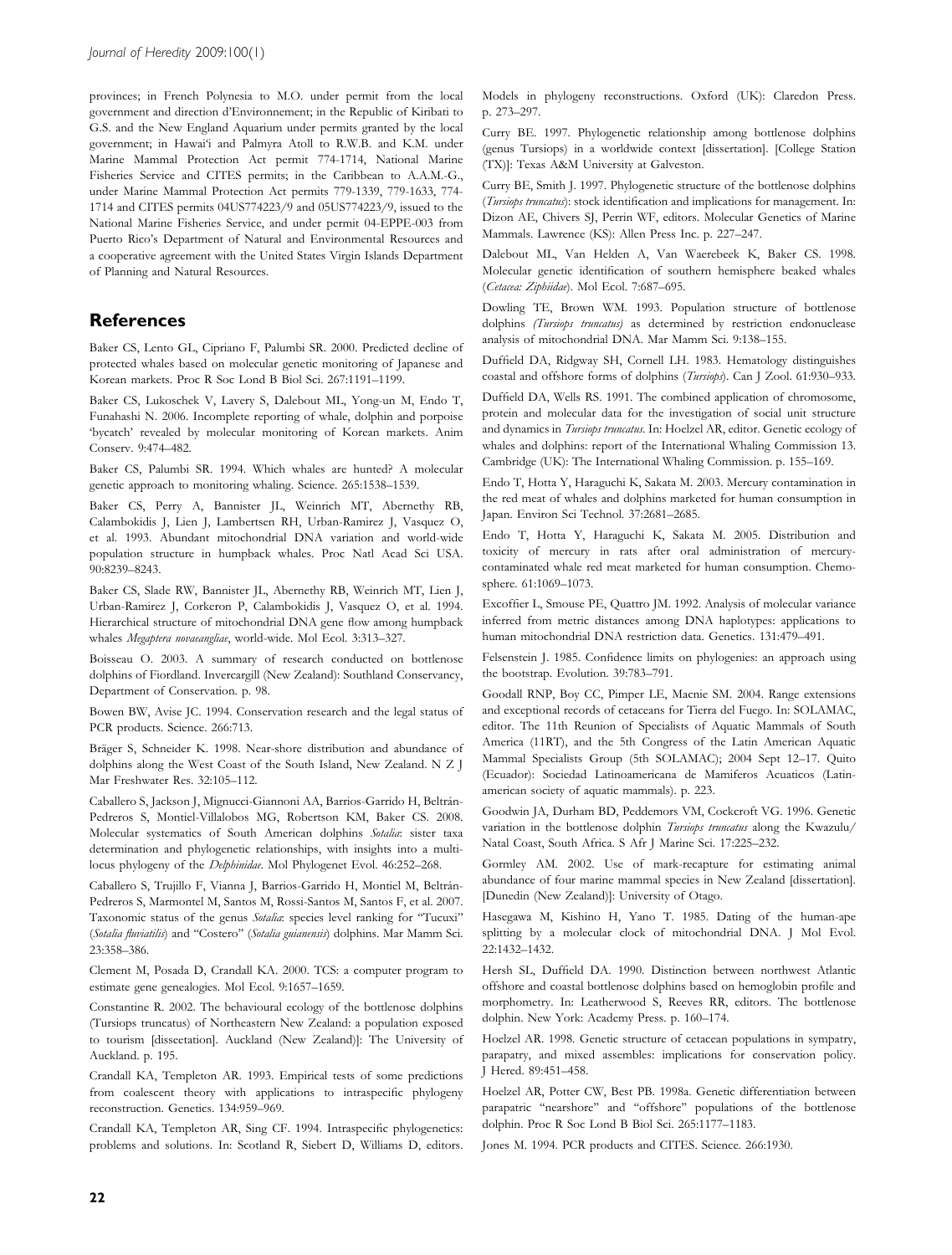Kakuda T, Tajima Y, Arai K, Kogi K, Hishii T, Yamada K. 2002. On the resident ''bottlenose dolphins'' from Mikura waters. Mem Nat Sci Mus. 38:255–272.

Kenney RD. 1990. Bottlenose dolphins off the northeastern United States. In: Leatherwood S, Reeves RR, editors. The bottlenose dolphin. New York: Academic Press. p. 369–386.

Kingston SE, Rosel PE. 2004. Genetic differentiation among recently diverged Delphinid taxa determined using AFLP markers. J Hered. 95:1–10.

Krützen M, Barre LM, Moller LM, Heithaus MR, Simms C, Sherwin WB. 2002. A biopsy system for small cetaceans: darting success and wound healing in Tursiops spp. Mar Mamm Sci. 18:863–878.

Krützen M, Sherwin WB, Berggen P, Gales N. 2004. Population structure of an inshore cetacean revealed by microsatellite and mtDNA analysis: bottlenose dolphins (Tursiops sp.) in Shark Bay, Western Australia. Mar Mamm Sci. 20:28–47.

Kuhner MK. 2006. LAMARC 2.0: maximum likelihood and Bayesian estimation of population parameters. Bioinformatics. 22:768–770.

Kuhner MK, Yamato J, Beerli P, Smith L, Rynes E, Walkup E, Li C, Sloan J, Colacurcio P, Felsenstein J. 2005. LAMARC version 2.0 [Internet]. [cited 2007 June 4]. Available from:<http://evolution.gs.washington.edu/lamarc/>

Kumar S, Tamura K, Jakobsen IB, Nei M. 2001. MEGA2: Molecular Evolutionary Genetics Analysis software. Tempe (AZ): Arizona State University.

Lacy RC. 1987. Loss of genetic diversity from managed populations: interacting effects of drift, mutation, immigration, selection, and population subdivision. Conserv Biol. 1:143–157.

Leatherwood S, Reeves R. 1982. Bottlenose dolphin Tursiops truncatus and other toothed cetaceans. In: Chapman JA, Feldhamer GA, editors. Wild mammals of North America: biology, management, and economics. Baltimore (MD): The Johns Hopkins University Press. p. 369–414.

Leatherwood S, Reeves R, Foster L. 1983. The Sierra Club handbook of whales and dolphins. San Francisco (CA): Sierra Club Books.

LeDuc RG, Perrin WF, Dizon AE. 1999. Phylogenetic relationships among delphinid cetaceans based on fully cytochrome b sequences. Mar Mamm Sci. 15:619–648.

Lowther JL. 2006. Genetic variation of coastal and offshore bottlenose dolphins, Tursiops truncatus, in the Eastern North Pacific Ocean [dissertation]. [San Diego (CA)]: University of San Diego.

Lusseau D. 2003. Male and female bottlenose dolphins Tursiops spp. have different strategies to avoid interactions with tour boats in Doubtful Sounds, New Zealand. Mar Ecol Prog Ser. 257:267–274.

Maddison WP, Maddison DR. 2003. MACCLADE (Version 4.06): analysis of phylogeny and character evolution. Sunderland (MA): Sinauer Associates.

Mead JG, Potter CW. 1990. Natural history of bottlenose dolphins along the central Atlantic coast of the United States. In: Leatherwood S, Reeves RR, editors. The bottlenose dolphin. New York: Academy Press. p. 165–195.

Merriman MG, Markowitz T, Harlin AD. 2005. Occurrence and site fidelity of bottlenose dolphins (Tursiops truncatus) in the Marlborough Sounds, New Zealand. 16th Biennial Conference on the Biology of Marine Mammals; Dec 12–15, 2005. San Diego (CA): Society of Marine Mammalogy. p. 190.

Moller LM, Beheregaray LB. 2001. Coastal bottlenose dolphins from southeastern Australia are Tursiops aduncus according to sequences of the mitochondrial DNA control region. Mar Mamm Sci. 17:249–263.

Natoli A, Peddemors VM, Hoelzel AR. 2004. Population structure and speciation in the genus Tursiops based on microsatellite and mitochondrial DNA analyses. J Evol Biol. 17:363–375.

Nei M. 1987. Genetic variation within species. Molecular evolutionary genetics. New York: Columbia University Press. p. 176–207.

Oremus M. 2008. Genetic and demographic investigation of population structure and social system in four delphinid species [dissertation]. [Auckland (New Zealand)]: University of Auckland.

Oremus M, Poole MM, Steel D, Baker CS. 2007. Isolation and interchange among insular spinner dolphin communities in the South Pacific revealed by individual identification and genetic diversity. Mar Ecol Prog Ser. 336: 275–289.

Parsons KM, Dallas JF, Claridge DE, Durban JW, Balcomb KC, Thompson PM, Noble LR. 1999. Amplifying dolphin mitochondrial DNA from faecal plumes. Mol Ecol. 8:1766–1768.

Parsons KM, Durban JW, Claridge DE, Herzing DL, Balcomb KC, Noble LR. 2006. Population genetic structure of coastal bottlenose dolphins (Tursiops truncatus) in the northern Bahamas. Mar Mamm Sci. 22:276–298.

Parsons KM, Noble LR, Reid RJ, Thompson PM. 2002. Mitochondrial genetic diversity and population structuring of UK bottlenose dolphins (Tursiops truncatus): is the NE Scotland population demographically and geographically isolated? Biol Conserv. 108:175–182.

Perrin WF, Robertson KM, Van Bree PJH, Mead JG. 2007. Cranial description and genetic identity of the holotype specimen of Tursiops aduncus (Ehrenberg, 1832). Mar Mamm Sci. 23:343–357.

Pichler FB, Dawson SM, Slooten E, Baker CS. 1998. Geographic isolation of Hector's dolphin populations described by mitochondrial DNA sequences. Conserv Biol. 12:676–682.

Pichler FB, Robineau D, Goodall RNP, Meyer MA, Olavarria C, Baker CS. 2001. Origin and radiation of Southern Hemisphere coastal dolphins (genus Cephalorhynchus). Mol Ecol. 10:2215–2223.

Posada D, Crandall KA. 1998. MODELTEST: testing the model of DNA substitution. Bioinformatics. 14:817–818.

Quérouil S, Silva AM, Freitas L, Prieto R, Magalhaes S, Dinis A, Alves F, Matos J, Mendonca D, Hammond PS, et al. 2007. High gene flow in oceanic bottlenose dolphins (Tursiops truncatus) of the North Atlantic. Conserv Genet. 8:1405–1419.

Raymond M, Rousset F. 1995. An exact test for population differentiation. Evolution. 49:1280–1283.

Report No.: NOAA-TM-NMFS-SWFSC-363. Reeves RR, Perrin WF, Taylor BL, Baker CS, Mesnick ML. 2004. Report of the workshop on shortcomings of Cetacean taxonomy in relation to needs of conservation and management; April 30–May 2, 2004. La Jolla (CA): U.S. Department of Commerce 94.

Rice WR. 1989. Analyzing tables of statistical tests. Evolution. 43:223–225.

Rosel PE, France SC, Wang JY, Kocher TD. 1999. Genetic structure of harbor porpoise Phocoena phocoena populations in the northwest Atlantic based on mitochondrial and nuclear markers. Mol Ecol. 8:S41–S54.

Ross GJB. 1977. The taxonomy of bottlenose dolphins Tursiops species in South African waters, with notes on their biology. Ann Cape Prov Mus. 11:135–194.

Ross GJB, Cockcroft VG. 1990. Comments on Australian bottlenose dolphins and the taxonomic status of Tursiops aduncus (Ehrenberg 1832). In: Leatherwood S, Reeves RR, editors. The bottlenose dolphin. New York: Academic Press. p. 101–128.

Ross HA, Lento GM, Dalebout ML, Goode M, Ewing G, McLaren P, Rodrigo AG, Lavery S, Baker CS. 2003. DNA surveillance: web-based molecular identification of whales, dolphins and porpoises. J Hered. 94:111–114.

Rossbach KA, Herzing DL. 1999. Inshore and offshore bottlenose dolphin (Tursiops truncatus) communities distinguished by association patterns near Grand Bahama Island, Bahamas. Can J Zool. 77:581–592.

Sambrook E, Fritsch F, Maniatis T. 1989. Molecular cloning. New York: Cold Springs Harbor Laboratory Press.

Sanino GP, Van Waerebeek K, Van Bressem MF, Pastene LA. 2005. A preliminary note on population structure in eastern South Pacific common bottlenose dolphins, Tursiops truncatus. J Cetacean Res Manag. 7:65–70.